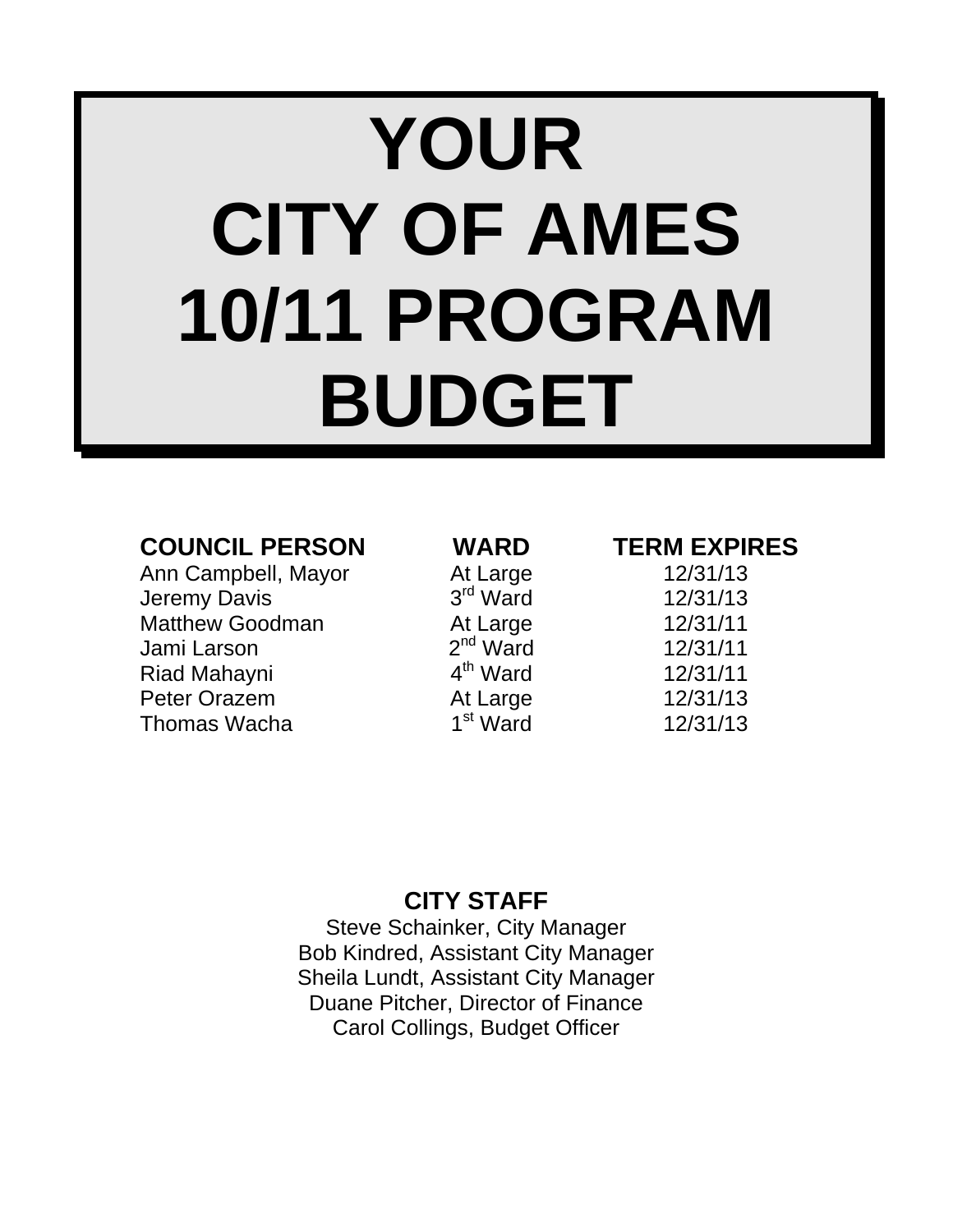

### **City Manager's Office**

515 Clark Avenue, P. O. Box 811 Ames, IA 50010 Phone: 515-239-5101 Fax: 515-239-5142

Mayor and Ames City Council Members:

Attached is the adopted budget for fiscal year 2010-11. Compared to prior years, you will note that there are very few new initiatives reflected in this administrative/financial plan for the City. Because of the difficult economic environment in which we find ourselves, it is my intent to accomplish two objectives: 1) offer a budget that maintains the same level of service for the numerous programs we provide; and 2) mitigate the impact of property taxes, user fees, and utility rates on our citizens.

It should come as no surprise that the development of this budget was challenging for all involved in its preparation. However, because of prudent budget decisions made in the past by the City Council and adherence to conservative fiscal policies, we are in the fortunate position of being able to weather this financial storm easier than many other public and private entities.

While expenditures reflected in this document equal \$183,279,924, it is difficult to draw meaningful conclusions from this total, since the City operates a variety of utilities and enterprise funds. Therefore, I have attempted to provide you with the following major highlights from the budget.

#### **GENERAL FUND OPERATIONS – Property Tax Rate Decrease**

The majority of our property tax receipts are utilized to pay for law enforcement, fire/rescue, library, parks and recreation, and planning services. **To support these services, the budget calls for a reduction in the City tax rate from \$10.86/\$1000 of taxable valuation to \$10.85/\$1,000 of taxable valuation.** In the face of significant reductions in General Fund revenues such as building fees, interest earnings, and local option tax receipts, the Department Heads have worked hard to offset this downturn in revenues by holding the expenditure increase to only 2.3%. Holding down expenses allowed us to budget for the implementation of a major new initiative in our Law Enforcement Activities with no increase in the property tax rate. Given the fact that 77% of their budgets is driven by personnel costs, many of which are set by collective bargaining contracts, the proposed increase in expenditures is very reasonable.

As was the case in previous years, this tax rate reduction was further made possible because of balances in two of our funds. In FY 2010-11, we will continue this strategy by applying \$800,000 from the available balance in the Debt Service Fund to partially support our principal and interest obligation for G.O. Bonds, and \$185,000 from the Fire and Police Trust Fund to partially support our contribution to the state-mandated retirement system for our police officers and firefighters.

#### **Safe Neighborhoods Team**

The establishment of this new team in the Police Department is part of a strategy to meet the City Council's goal of "Strengthening Neighborhoods". The budget includes \$217,000 for this new initiative (\$60,000 in FY 2009/10 for a new patrol car, training, and outfitting new officers as well as \$157,000 in FY 2010/11 for the ongoing costs for one new Sergeant and one new Police Officer position). These two new positions will be united with our Party Response Team to form a new five-person unit.

The mission of this new team will be to lead a department-wide effort to build stronger relationships in areas with a high (or growing) volume of calls to police. In addition, the Safe Neighborhoods Team will expand the department's ability to provide intensive patrol in response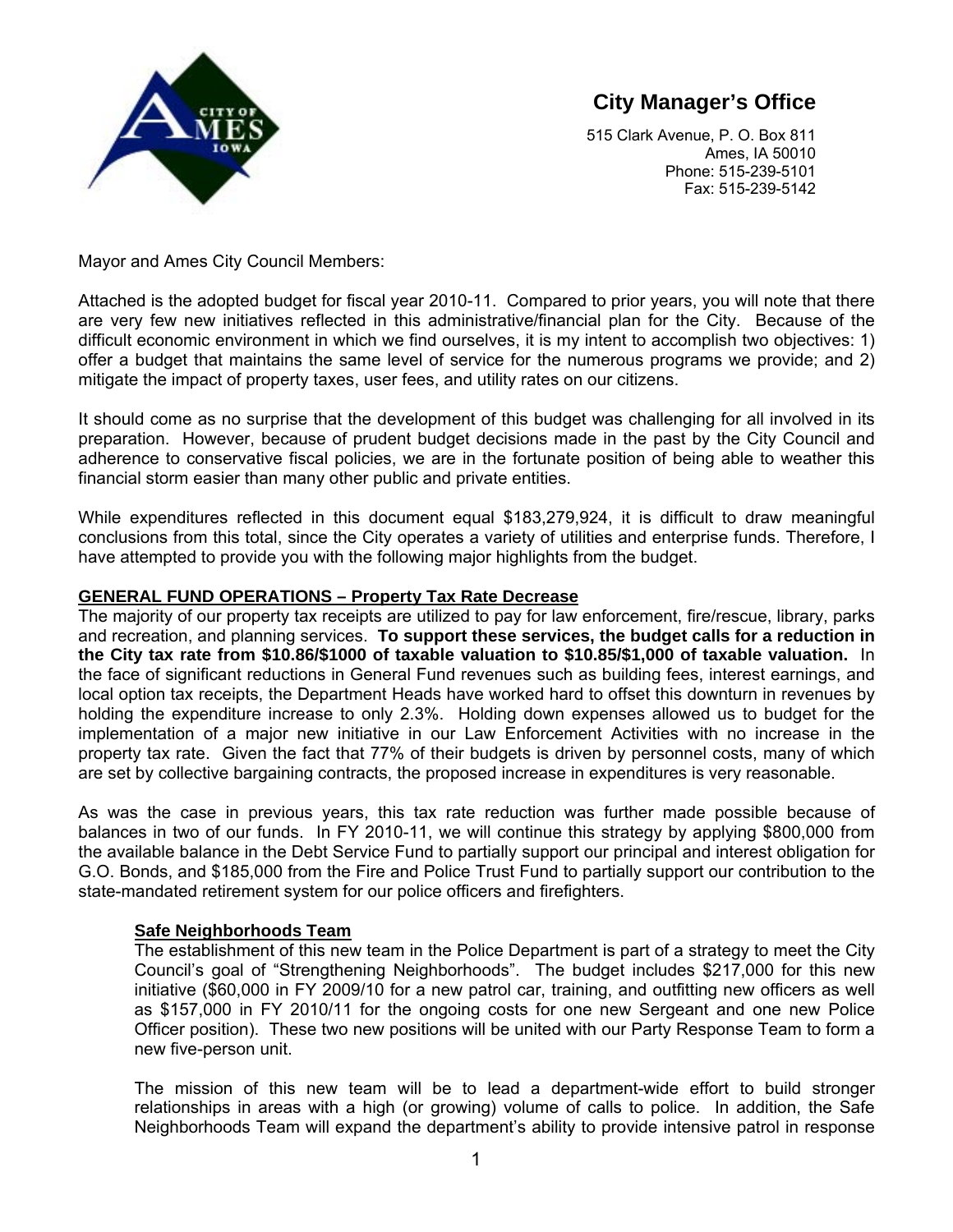to neighborhood concerns or emerging crime trends. These additional officers, combined with the commitment to strengthening relationships, will provide a visible resource for citizens concerned about crime.

#### **Building Safety Program**

The one program impacted most by the downturn in the economy is our building inspection activities. Each year we attempt to match building, plumbing, and electric permit revenue with our expenditures to support these inspection activities. Because it is impossible to predict precisely how many inspections we will engage in each year, sometimes revenues exceed expenditures in a year, while other times the expenditures exceed revenues. Unfortunately, in FY 2009-10 we are estimating a shortfall in revenue of over \$200,000 and over \$100,000 in FY 2010-11. To mitigate the impact of the revenue reductions, we will not fill a vacant Building Inspector position, and will reassign a supervisory position to help administer capital improvement projects in the Electric Services and Public Works Departments that were originally planned to be contracted out. Interestingly, while permit revenue is down significantly, the number of construction permits is not. It appears we are experiencing an increase in smaller renovations rather than new, larger projects. To eliminate any more inspectors from this program will negatively impact service levels in an area that the City Council has established as a primary goal to improve.

#### **Recreational Opportunities**

As you will recall, we were informed by the Ames Community School District officials after our budget was certified for 2009-10 that they would no longer be willing to "subsidize" the City's recreation programs by providing the use of their facilities at no charge. They indicated that the cost to the City would be approximately \$88,000 per year and that it was their intent to initiate this charge immediately. This change in our long-standing policy where no fees have been levied was problematic to us because of the magnitude of the charges and the fact that our fees had already been established for the year.

Over the past months we have worked closely with the School District representatives to determine what the actual incremental cost are being incurred to allow the City to use their facilities for our recreation programs. Upon further analysis, it appears the actual incremental costs to the School District are approximately \$3,500 per year, or about \$1.25 per participant, which is significantly less than the \$88,000 that we were first quoted.

While I regret that the School District will begin charging us to use their facilities, I understand that their limited funds will not allow them to continue this practice. Therefore, the budget includes fee increases to pay for this new facility charge to the Ames School District for the incremental costs associated with lighting and sanitary sewer usage by our participants.

#### **RESOURCE RECOVERY UTILITY – No Per Capita or Tipping Fee Increase**

The financial condition of the Resource Recovery operation remains strong. Therefore, the property tax support for this operation, allocated on a per capita basis to the City and all of the other municipalities in Story County that utilize our facility, will remain at \$10.50. The tipping fee we charge the haulers who deposit their garbage for processing at our plant will remain at \$52.75 per ton.

Of the \$723,429 per capita needed to fund our operation, \$423,475 will come from the taxpayers of Ames in FY 2010-11. This total financial obligation is the same as in previous years. However, in the past, \$315,000 of this total was reflected in our Debt Service Levy and the remaining \$108,475 in the General Levy. With the outstanding debt now paid off, the total obligation will be reflected only in the General Levy. While the overall tax levy will not be impacted, the General Levy will be increased significantly this year.

#### **STORM SEWER UTILITY– No Rate Increase**

No increase is being recommended in our \$3.00 monthly storm sewer utility fee. In FY 2010-11, as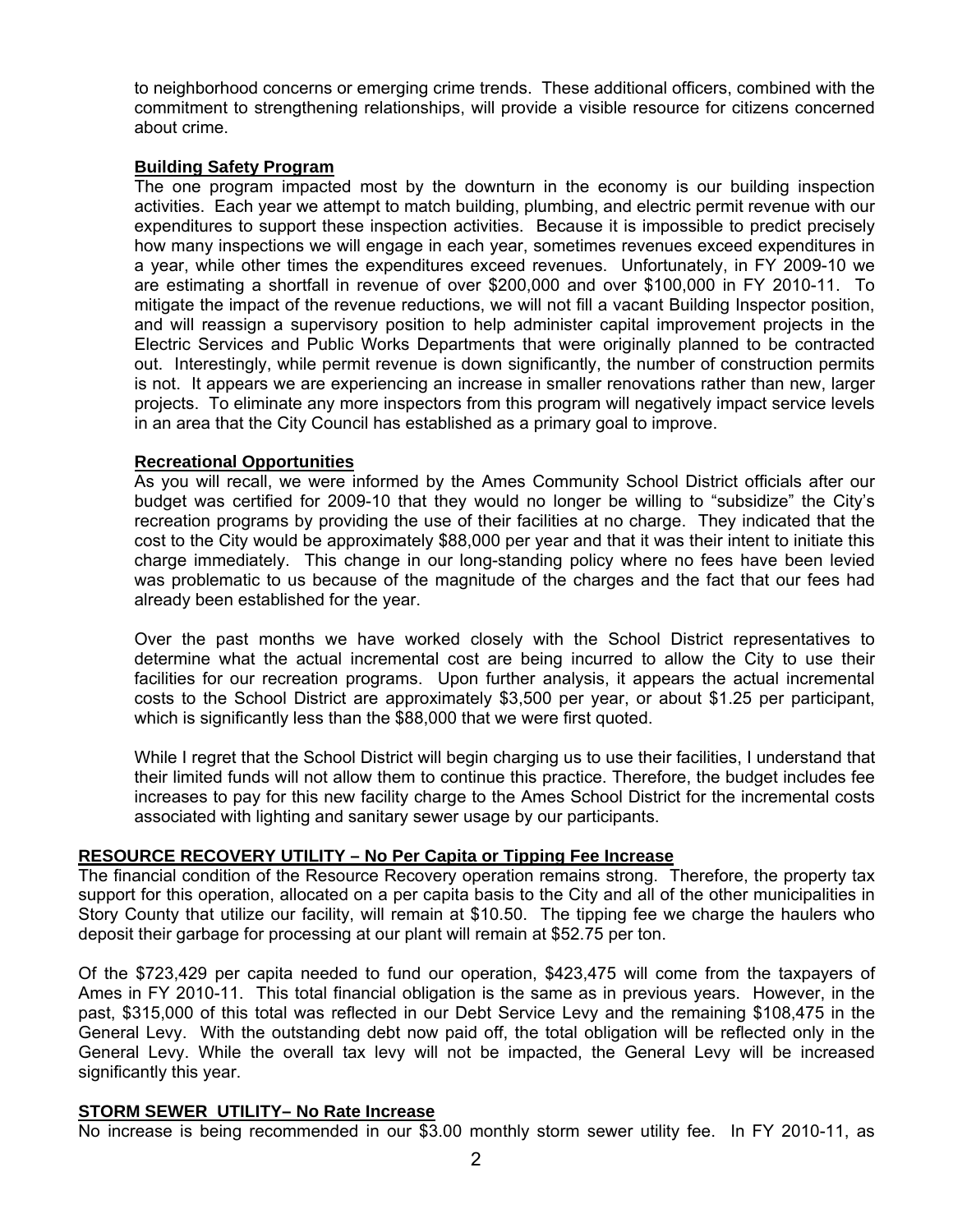directed by the Council, staff will be providing options for modifying the fee structure to reflect impervious land differences. If implemented, these modifications will result in higher fees for some property owners and less for others. The intent would be revenue neutral overall. However, since the Environmental Protection Agency's Phase II Storm Water Regulations will require significantly more revenue from this utility to meet these obligations, a fee increase might be needed as early as FY 2012-13. Revenue increases may also be needed to administer the new program.

An interesting new initiative is reflected in the Storm Sewer Maintenance and Sanitary Sewer Maintenance programs. A new Jet Vac machine will be purchased to allow our City crews to accomplish more sewer cleaning than is being accomplished by private companies with whom we currently contract.

#### **WATER UTILITY – 10% Rate Increase**

Our five-year financial projections indicate we will need four consecutive years of water rate increases in order to finance a new 15 MGD treatment plant. Because of the impact of the debt associated with this capital project, we have worked hard to hold the line on operational costs in this utility. Budgeted operating expenses in FY 2010-11 are basically flat.

It appears that the new seasonal rate structure and Smart Water conservation programs have been effective in reducing water demand and the associated operating costs.

#### **WATER POLLUTION CONTROL UTILITY – 9% Rate Increase**

Current projections indicate that a series of four consecutive increases will be needed to cover the projected operational and capital improvement costs for our sanitary sewer utility. The FY 2010-11 budget includes a 9.0% increase in operational expenses. This total includes an update to our flood notification system, along with \$150,000 to shift from in-house application of bio-solids to a contracted service. Without these two commitments, the operational increase would be only 1.7%.

#### **ELECTRIC UTILITY – No Rate Increase**

Last year, we predicted that a rate increase would be needed in this utility. However, because many of our most costly capital improvement projects have been delayed, a rate increase to finance these projects can likewise be delayed. Current projections now indicate a need for a rate increase in each of the following two years.

Even without a rate increase, our customers will experience an increase of approximately 5% in their total bill. This is because the Energy Cost Adjustment (ECA) portion of their bills will increase due to the cost of our recently approved coal transportation and wind energy contracts. In an effort not to exacerbate these costs, the FY 2010-11 budget calls for only a 3.1% increase in expenditures over the previously adopted budget. This total is being accomplished even in the face of a \$600,000 increase in contracted ash hauling and \$190,000 for a new, automated electric outage management system.

#### **OTHER PROGRAMS OF WHICH TO TAKE NOTE**

We have some good news related to two of our operations. In previous years, I expressed concern for the Homewood Golf Course and Ice Arena Funds because of insufficient balances. By the end of FY 2010-11, we expect to have grown our available balances to meet our desired goals.

This year, I need to call your attention to three other programs where expenditures are exceeding the associated revenue. First, maintaining our two cemeteries will require a \$26,565 property tax subsidy. While this is not an enterprise fund, we traditionally try to finance this operation from its own revenue. However, a major decrease in interest revenue is preventing this goal from being achieved. Second, the Parking Fund will require dipping into our available balance by \$61,558. While expenditures are actually down from previous year's adopted level, the projected revenue for FY 2010-11 is down even more. It appears this decrease in revenue is due to fewer tickets being written. Because of the economic downturn, fewer shoppers are parking in our commercial areas. In addition, the Council continues to waive parking regulations to support Downtown events that have resulted in anywhere from \$12,000 to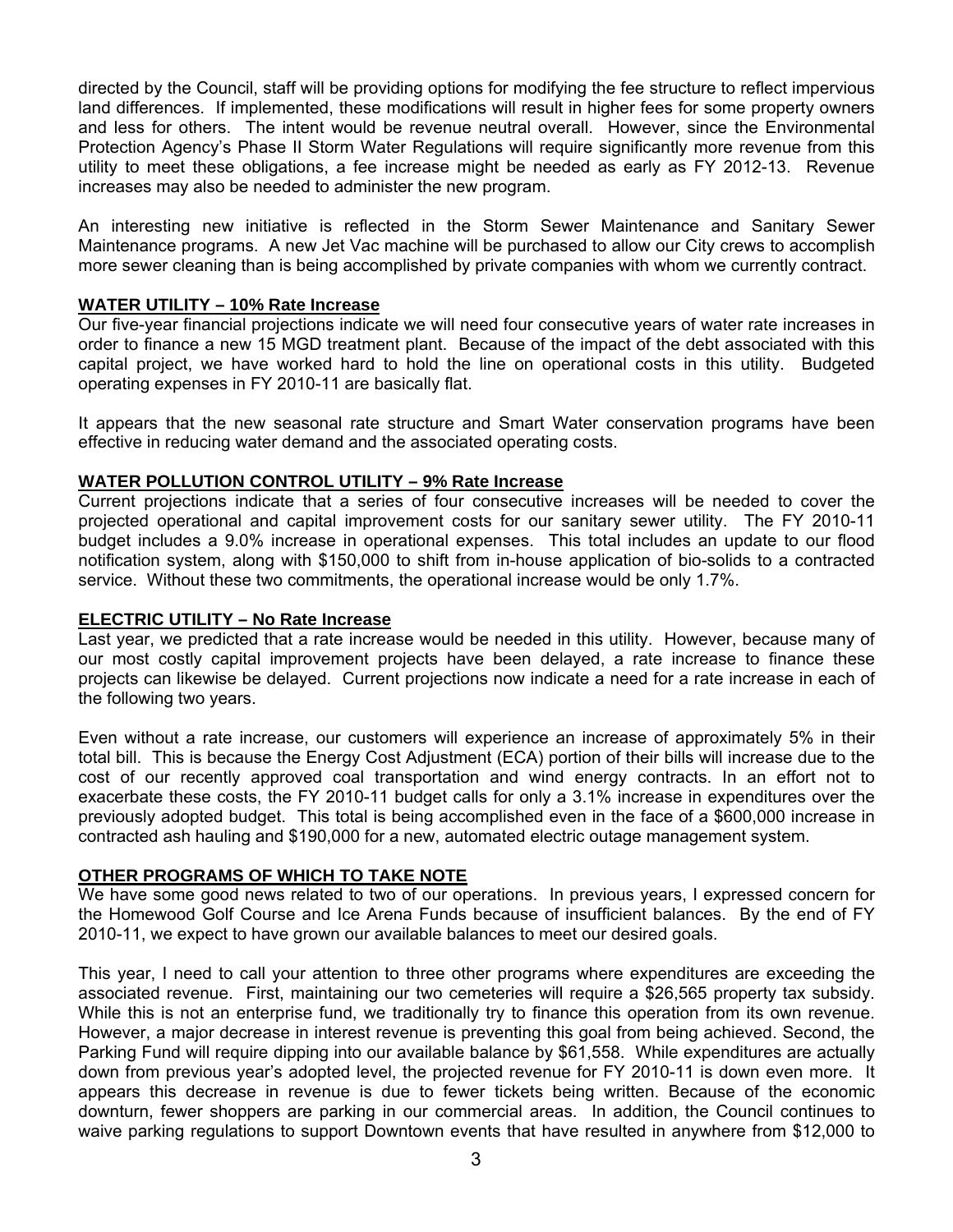\$19,000 per year in lost revenues over the past five years. Third, our leased housing program continues to reflect the trend whereby the federal funds provided to administer this service are inadequate to cover our administrative expenses. In FY 2010-11 we will be able to finance this shortfall from an available balance. However, it appears that within the next two years there will be insufficient monies in the fund balance to continue this program. We could discontinue providing the service (the Department of Housing and Urban Development (HUD) will assign another housing authority to administer the program), contract it out to another housing agency, or rely on other City funding sources to finance this service.

The City of Ames is very fortunate to have a group of department heads who are committed to maintaining the highest quality of service to our customers even in the face of these troubling financial times. We owe them our special thanks for this dedication. In addition, I would like to thank Duane Pitcher, Carol Collings, Nancy Masteller, Sharon Hjortshoj, Sheila Lundt, and Bob Kindred for their leadership in developing this Program Budget for fiscal year 2010-11.

Sincerely,

Steven L. Schainker City Manager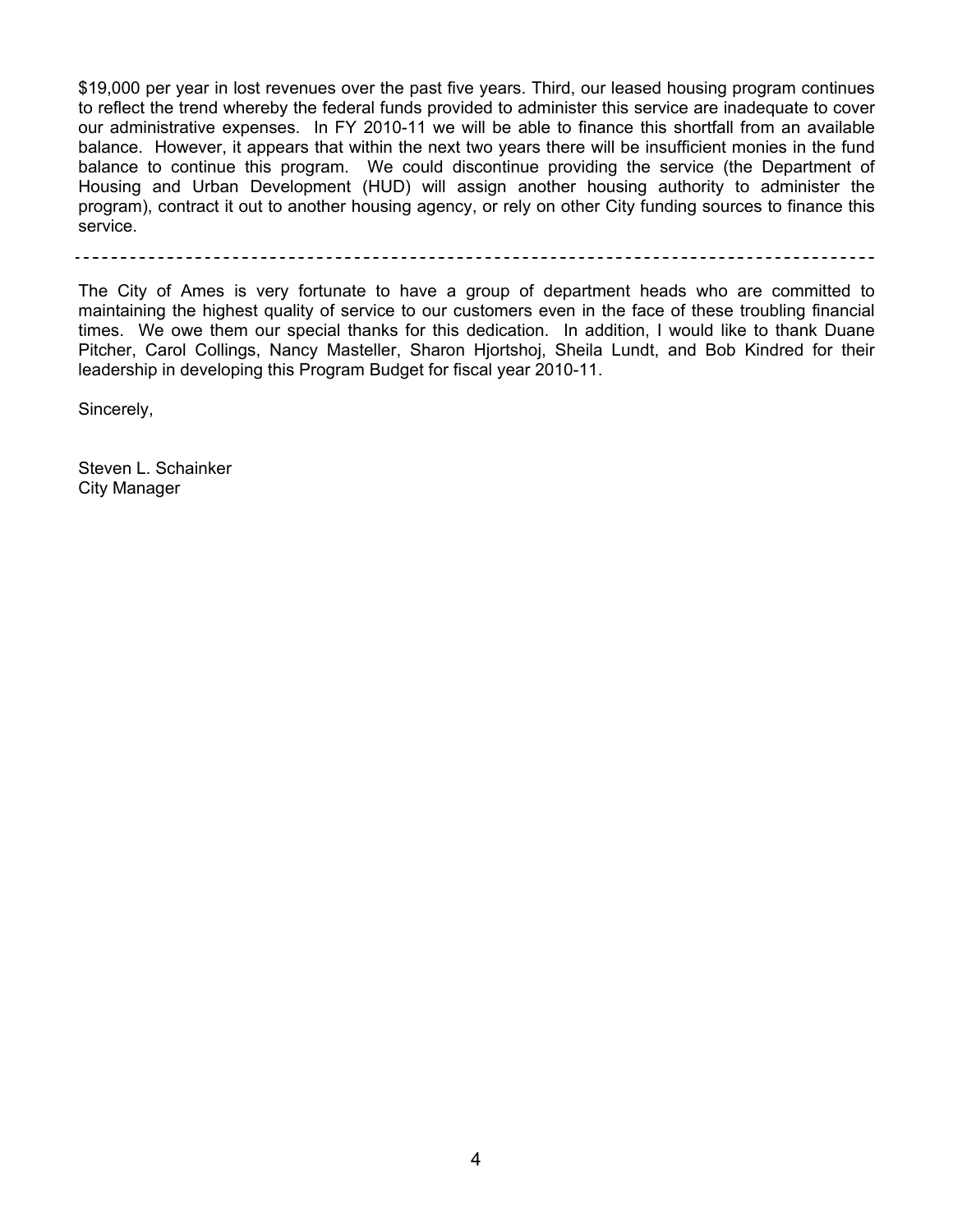

# **CITY COUNCIL GOALS**



Established: January 22, 2010 To be Accomplished By: December 31, 2011

#### **GO GREEN TO PROMOTE ENVIRONMENTAL SUSTAINABILITY**

- Promote and educate Ames residents about community-wide sustainability
- Increase availability of alternative forms of transportation

#### **PROMOTE ECONOMIC DEVELOPMENT**

- Promote Ames as a regional center
- Support private sector growth to improve quality of life, increase number of jobs, develop stronger tax base
- Beautify entrances to Ames

### **CREATE AND PROMOTE A COMMUNITY VISION**

- Lead major entities in Ames to create a common community vision
- Once established, promote the community vision

### **REJUVENATE CAMPUSTOWN**

- Partner with ISU, GSB, and private sector to redevelop and revitalize Campustown
- Increase safety, security, and cleanliness of Campustown
- Work to support an enduring Campustown Action Association

### **STRENGTHEN AND PROTECT OUR NEIGHBORHOODS FOR A UNITED AMES**

- Work with ISU and GSB to enhance interactions between students and residents
- Find creative and bold ideas to address crime
- Continue working toward a more welcoming community

### **FURTHER STREAMLINE AND IMPROVE GOVERNMENT PROCESSES**

- Work to make City Council meetings and City processes more efficient and effective
- Revisit City Code, policies, and procedures to streamline processes
- Promote Ames as a welcoming place to do business by embracing a "can do" attitude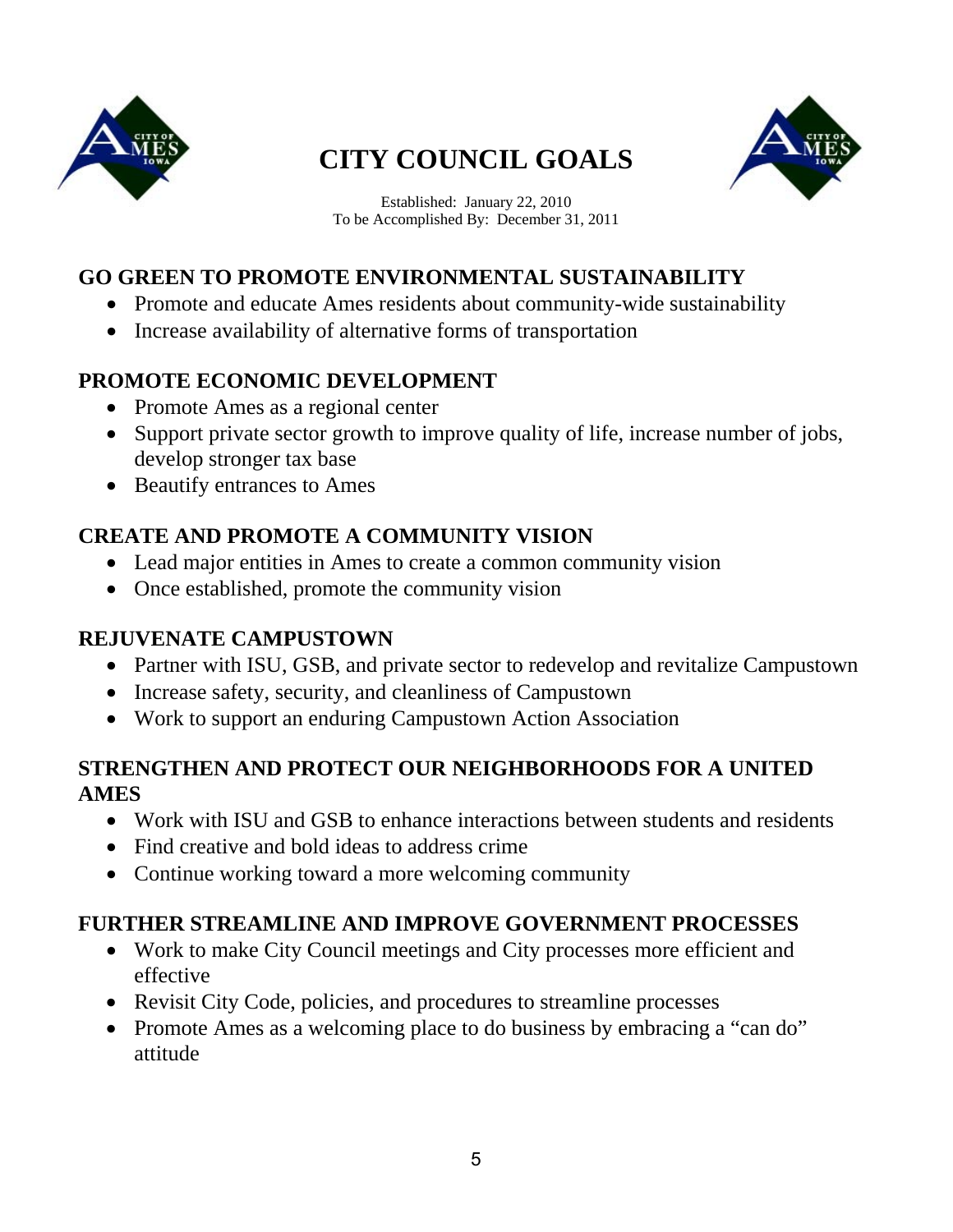### **CITY COUNCIL GOALS**

Established: January 22, 2010 To Be Accomplished By: December 31, 2011

#### **GO GREEN TO PROMOTE ENVIRONMENTAL SUSTAINABILITY**

- **Promote and educate Ames residents about community-wide sustainability**  *Status*:
	- *The City Manager and Mayor will explore the possibility of sharing the ISU Sustainability Coordinator position.*
	- *If the services of the ISU Sustainability Coordinator can be secured, have this person, along with a citizen taskforce, initiate development of a community-wide Sustainability Plan.*
	- *Provide a report to Council outlining what the City and other groups are doing to educate the community on sustainability efforts.*
	- *Explore with other groups what they are willing to do to partner in extension/outreach (promotion/education) related to community-wide sustainability.*
	- *Continue government efforts with staff reporting quarterly to Council (focusing on at least one topic each quarter).*

#### • **Increase availability of alternative forms of transportation**

- *Status:* 
	- *- No later than October 1, 2010, hold a workshop with staff on existing trail system and priorities, including the identification of needed easements, estimated construction costs, and connecting links to outside the City.*
	- *- Schedule a meeting among the City, CyRide Board, and Ames Community School District to discuss future mass transit needs.*

#### **PROMOTE ECONOMIC DEVELOPMENT**

- **Promote Ames as a regional center** *Status:* 
	- *- The City Manager will meet with Mr. Wolford to determine what specific actions are needed in order to facilitate the development of the regional commercial area along E. 13th Street.*
	- *- The City Manager will ask the Convention and Visitors Bureau to present to the Council its report regarding the need for flat space.*
	- *The City Manager will approach the South Ames Business Organization about the possibility of working together to promote this area for development.*
- **Support private sector growth to improve quality of life, increase number of jobs, develop stronger tax base**

*Status:* 

- *- The City Manager will contact the Ames Economic Development Commission to encourage them to attend ISU Career Fairs to promote Ames area employment opportunities.*
- *In order to accomplish the development of the new industrial park along E. 13<sup>th</sup> Street, the City Council and Ames Economic Development Commission will approach the Story*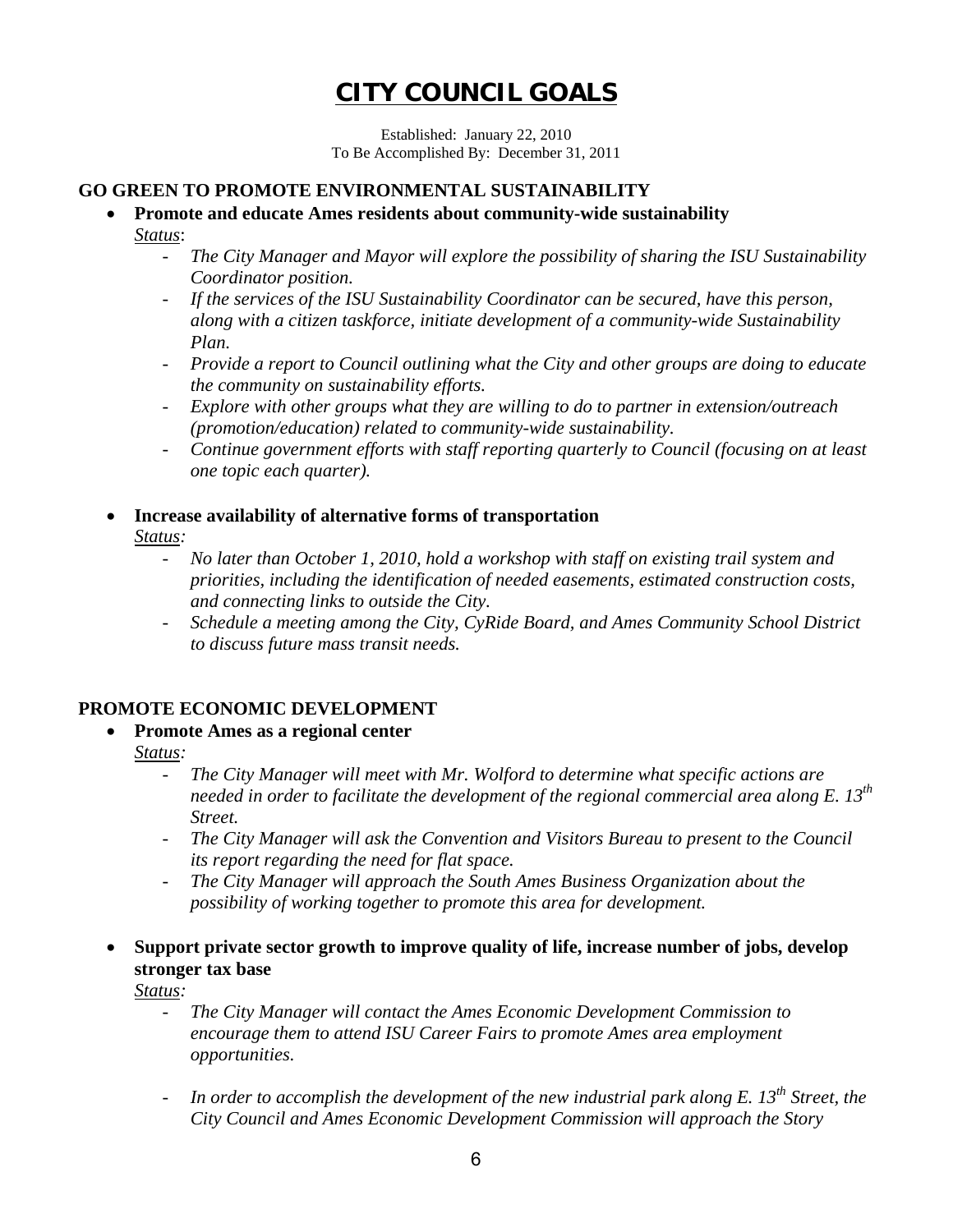*County Board of Supervisors to formally request they purchase the land for the park. In addition, the City will include this project in our list of federal funding requests from our legislatures.* 

- **Beautify entrances to Ames** 
	- *Status:* 
		- *- The City staff will meet with ISU, ACVB, Chamber, and IDOT to develop signage plans (entryway and directional) that can be implemented by early 2011.*

#### **CREATE AND PROMOTE A COMMUNITY VISION**

- **Lead major entities in Ames to create a common community vision**
	- *Status:* 
		- *- Susan Gwiasda will research the process used by the Dubuque foundation to create a community vision and, if desired, invite them to Ames to discuss their experience with the Council.*
		- *- The City Manager will present to Council a draft RFP for visioning consultants.*
- **Once established, promote the community vision**

*Status:* 

*- Action steps for implementing the community vision will be approved after the vision is established.* 

#### **REJUVENATE CAMPUSTOWN**

- **Partner with ISU, GSB, and private sector to redevelop and revitalize Campustown** *Status:* 
	- *- Select a master developer and plan for the City's and ISU's contribution to the project.*
	- *- The Mayor, City Manager, and GSB representative will meet with the ISU Administration regarding interest in cooperating in determining what services should be provided by whom in the area.*
	- *- The City staff will serve as an informational resource for ISU and GSB to explore the ideas of a community theater.*
- **Increase safety, security, and cleanliness of Campustown** *Status:*
	- *- The Police Chief will meet with rental property owners to educate and encourage participation in the Crime-Free Housing Program.*
	- *- The Student Affairs Commission will be asked to work with the Campustown Action Association and Campustown Student Association to identify the issues related to safety, security, and cleanliness in Campustown.*
- **Work to support an enduring Campustown Action Association**  *Status:* 
	- *- The City Manager will invite the Campustown Action Association to a workshop to educate the City Council about the mission of the organization and future plans.*
	- *- The Mayor will approach the Chamber of Commerce about their willingness to provide support to the Campustown Action Association.*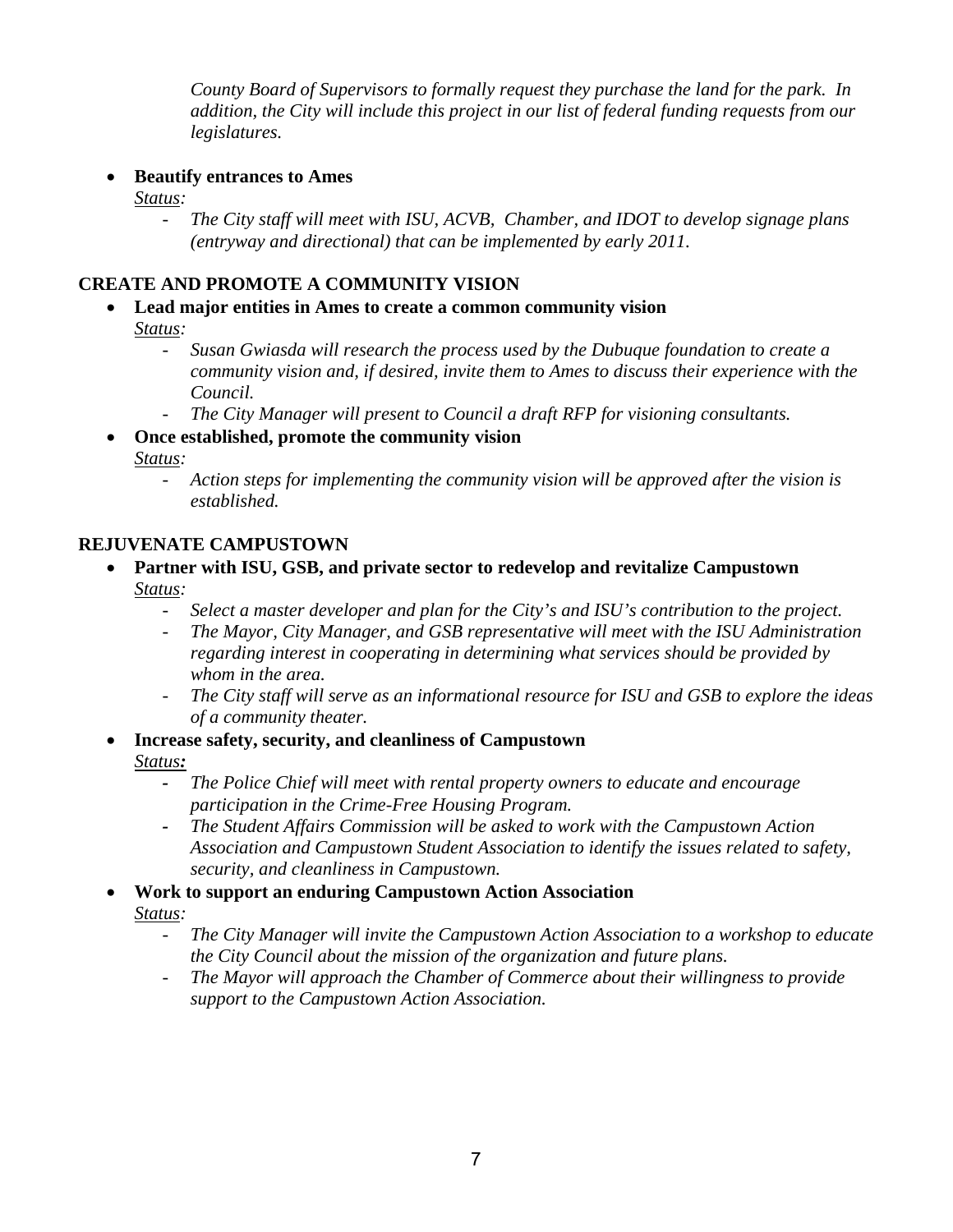#### **STRENGTHEN AND PROTECT OUR NEIGHBORHOODS FOR A UNITED AMES**

- **Work with ISU and GSB to enhance interactions between students and residents** *Status:* 
	- *The City Council will review the prior GSB report that dealt with reconstituting a landlord/tenant service and host a roundtable discussion with landlords, GSB, and ISU Administration.*
	- *The Student Affairs Commission will be requested to: 1) provide ideas for making the City's website more useful for students (telling what they can do, not just what they can't do); 2) make suggestions as to how the City can plug into the University's orientations; and 3) offer a strategy for the City to partner with ISU to disseminate information via the University's e-mail list.*
- **Find creative and bold ideas to address crime** *Status:* 
	- *- The City Council will evaluate the Police Chief's "Safe Neighborhoods Team" concept.*
	- *- The Police Chief will report on the status of the Crime-Free Housing Program along with recommendations to increase participation and to improve the program.*
- **Continue working toward a more welcoming community**

*Status:* 

- *- Request the City staff to suggest ways for the City Council to continue to promote United Ames.*
- *- Sheila Lundt will develop a strategy to coordinate social services for new families involved in public-assisted housing when they sign up for the program that coordinates daycare, schooling, skill development, housing, and other acclimation efforts to Ames.*
- *- Each Council Member has agreed to commit to at least one of the following communication techniques one time per month:* 
	- *\* knock on doors for one hour*
	- *\* meet with neighborhood associations*
	- *\* organize and attend a "coffee"*
	- *\* upon request, attend a "Street 'N Greet" event*
	- *\* develop the use of technology, e.g., list serves for City Council*

#### **FURTHER STREAMLINE AND IMPROVE GOVERNMENT PROCESSES**

- **Work to make City Council meetings and City processes more efficient and effective**  *Status:* 
	- *- Council members have agreed that they will:*
		- **\****allow staff to give more succinct presentations*
		- **\****rely on previous reports and limit the number of requests for more information*
		- **\****empower the Mayor to move meetings along (citizens and Council)*
		- **\****commit to compromise whenever possible to reach consensus*
		- **\****clarify their position on each issue before a referral is made to staff*
		- **\****be discerning in referring issues to the staff for action*
		- **\****ensure that staff doesn't need more clarification for assignments*
		- **\*** *ask questions of staff in advance of the meetings, rather than doing it publicly at Council meetings*
- **Revisit City code, policies, and procedures to streamline processes**

*Status:* 

*- The Planning staff will present an overview to the Council of the current Land Use Policy Plan so that the Council will gain a better understanding of what is in it and also agreed to a timetable for a regular review of the plan.*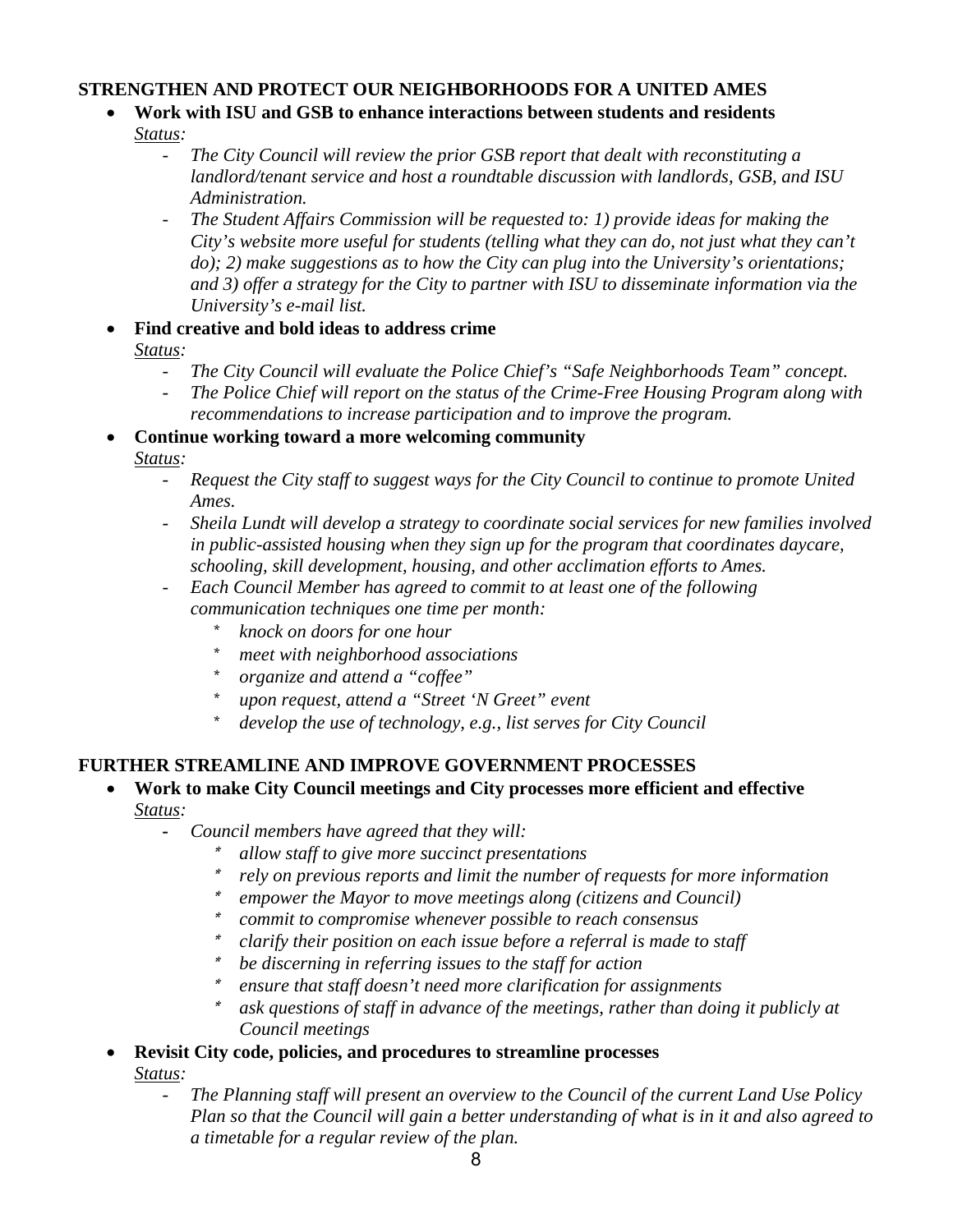- *- The Council will hold a fact-finding workshop inviting members of the business community (companies that left Ames, companies that entered Ames, business groups, architects, landlords, citizens) to identify which code, policy, or procedure requirements are causing problems.*
- **Promote Ames as a welcoming place to do business by embracing a "can do" attitude** *Status:* 
	- *- The City Manager will recommend techniques for improving feedback regarding City development-related approval processes.*
	- *- The City Manager will work with the AEDC to determine how to better utilize their business climate survey.*
	- *- The Assistant City Manager will lead a team to improve our Development Review Team process.*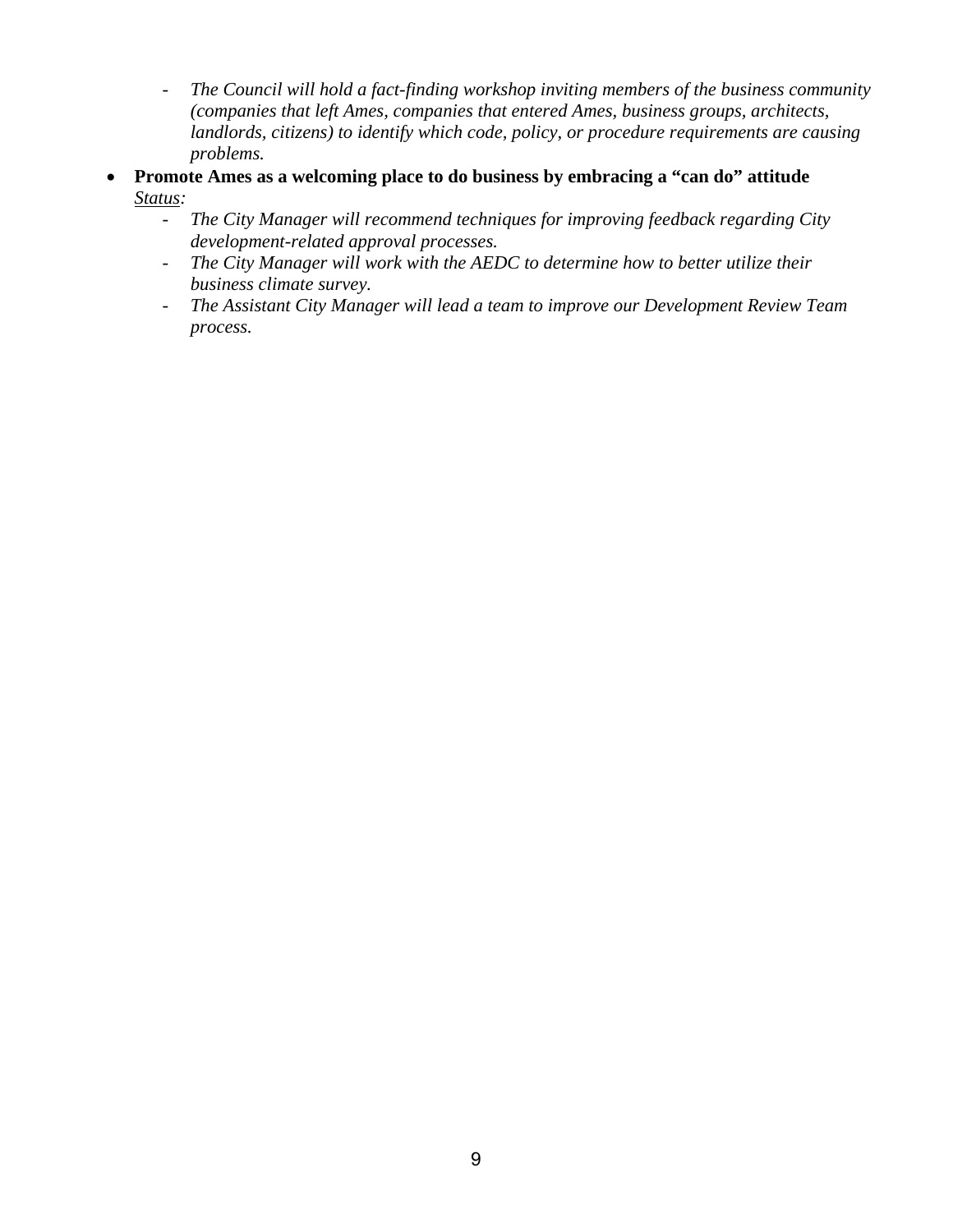

Ames Electric Services was one of 84 of the nation's more than 2,000 public power utilities to earn Reliable Public Power Provider<sup>TM</sup>  $(RP_3)$  recognition from the American Public Power Association (APPA) for providing consumers with the highest degree of reliable and safe electric service in 2008. The Reliable Public Power Provider designation is awarded based on proficiency in four key disciplines: reliability, safety, training, and system improvements.

The Water Pollution Control (WPC) Plant received a *Platinum-19 Peak Performance Award* from the National Association of Clean Water Agencies (NACWA). This award recognizes the facility and its staff for 19 consecutive years with 100% compliance with its discharge permit. In the 19+ years since the plant came online, it has met over 20,000 numerical limits without a single violation. According to NACWA's tracking, there are only two facilities in the country with longer compliance records.

In October 2007, Ames' water was voted "best tasting water in Iowa".

The City of Ames' Fire Department received an improvement in its fire department rating from the Insurance Services Office (ISO). ISO is a privately funded agency that sets fire insurance rates for many insurance companies. ISO rates communities on a scale of 1 to 10, with 1 being the best a community could obtain. The City of Ames has been rated a 4 for the past two decades. The new ISO rating for the City of Ames is a 3. There is no city in Iowa with an ISO rating higher than a 3.

The City received the Wellness Councils of America (WELCOA) Well Workplace Gold designation in September 2007. For 14 consecutive years, the City of Ames has been designated as a Well Workplace; building from bronze level to the first gold designation in 2000. Gold Well Workplaces are companies that have successfully built comprehensive worksite wellness initiatives and are demonstrating and documenting concrete outcomes.

Aaa Bond Rating for 2009, from Moody's Investors Service.

Certificate of Achievement for Excellence in Financial Reporting, Government Finance Officers Association. Every year since 1978/79.

Distinguished Budget Presentation Award, Government Finance Officers Association. Every year since 1986/87.

Tree City USA for 24 consecutive years.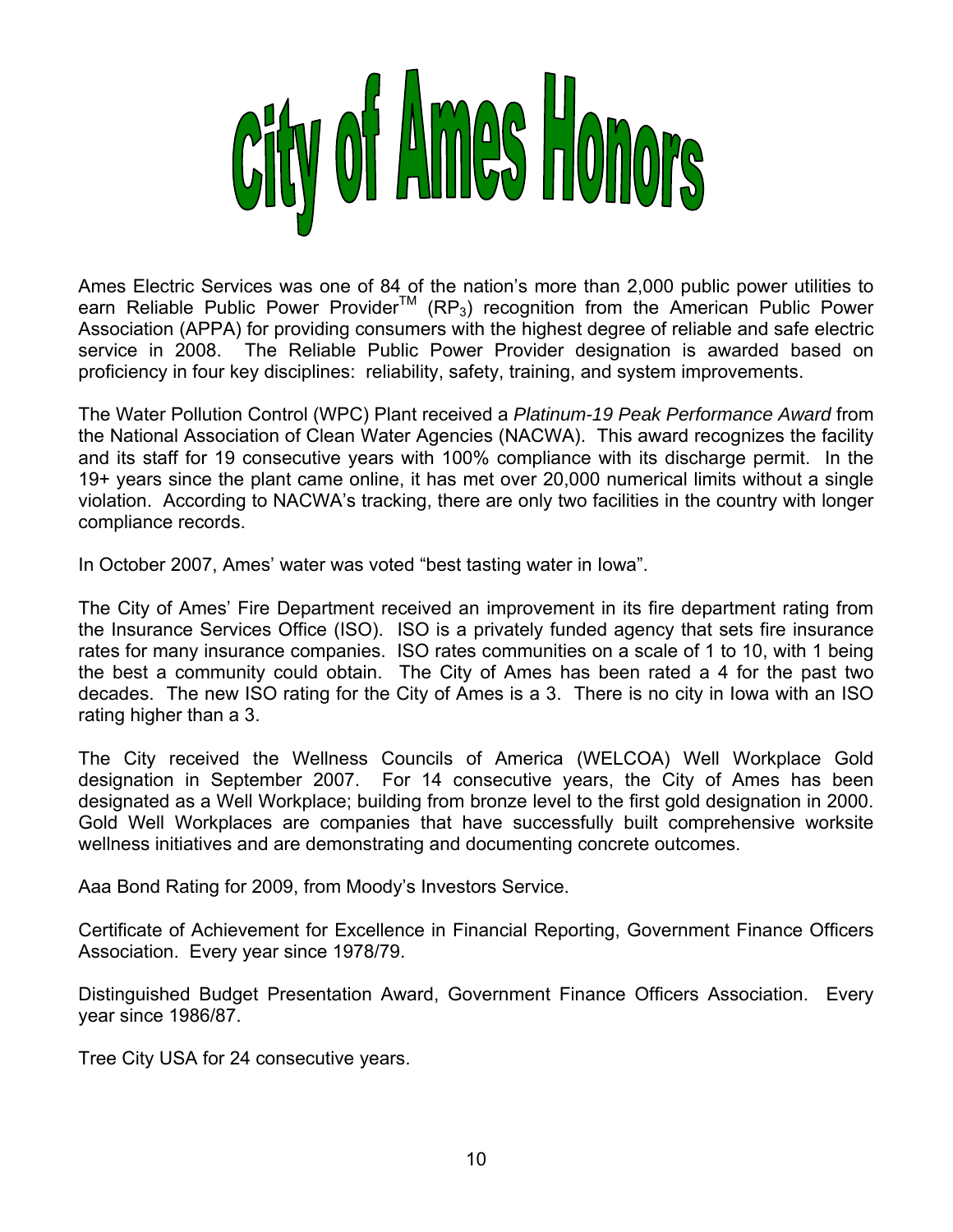#### **THE AMES COMMUNITY – MISCELLANEOUS STATISTICS**

**How the town was named....**Ames was laid out, owned and named by the Blair Land Company. The company's chief engineer, John I. Blair, met Oakes Ames, a State Representative from Massachusetts, in 1863 when Mr. Ames' interest in the expansion of the railroad brought him to the Midwest. A year later, the flat lowlands between the Skunk River and Squaw Creek were named "Ames".



#### **RANKED NATIONALLY AS A GREAT PLACE TO LIVE**

Ranked 53 out of "100 Best Places To Live" according to Money Magazine (2008)

*Ranked sixth smartest city in America by Forbes Magazine for 7.23% of Ames' population having doctorates, 93% graduating*  from high school, and more than 46% having a bachelor's degree or higher (2008)

Story County ranked #2 by CNNMoney.com for "Top Places to Live a Long Life", with a life expectancy of 81.02 years (2008)

*Mother Earth News wrote that Ames is "one of the greatest places you've never heard of" due to the small-town feel with bigcity amenities and its actions to make the city a greener and healthier place to live. (2008)* 

Ames was listed as one of Business Week's 50 most kid-friendly small towns and suburbs in the U.S. based on low crime rates, cost of living, good schools, test scores, and culture. (2008)

*America's Promise Alliance and Capital One honored Ames as one of 100 communities that find unique and effective ways to ensure their young people receive the resources necessary to stay in school and succeed. (2008)* 

Ames was chosen for "Tourism Community of the Year" by the Iowa Department of Economic Development. (2008)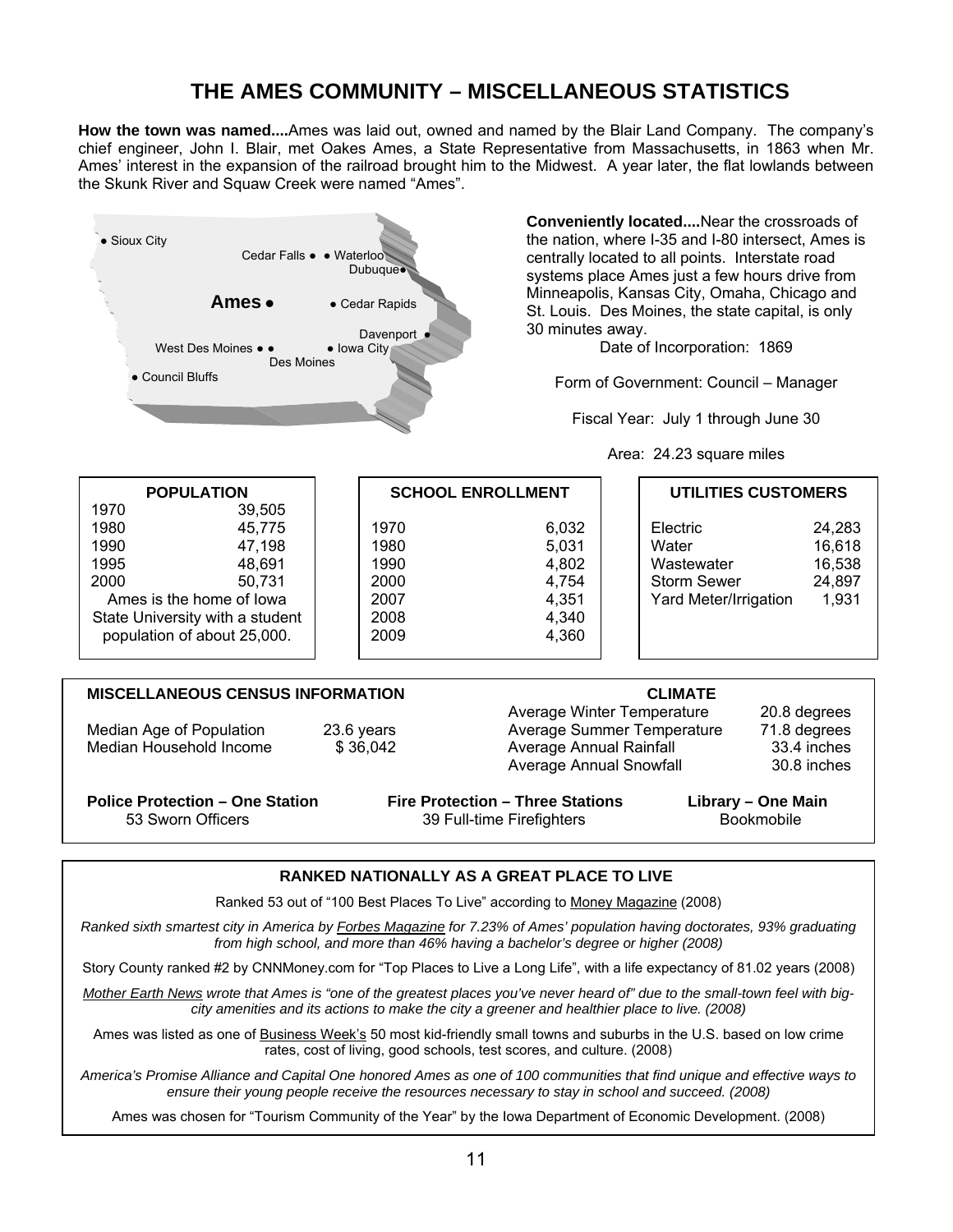#### **BUDGET CALENDAR**

**State statute requires a municipality to certify its budget by March 15. This general schedule is followed each fiscal year in order to ensure that the March 15 deadline is met. A goal during the entire process is to encourage citizen involvement in the annual budget decision making process through public hearings and informational meetings.** 

| <b>SPRING</b>                      | Resident Satisfaction Survey administered to 1,350 residents asking<br>funding priorities, effectiveness of services, and preferred changes in<br>emphasis/service levels. All results are reviewed with the City Council<br>prior to the start of the budget process.                                                                                                                                                          |
|------------------------------------|---------------------------------------------------------------------------------------------------------------------------------------------------------------------------------------------------------------------------------------------------------------------------------------------------------------------------------------------------------------------------------------------------------------------------------|
| <b>AUGUST</b><br><b>SEPTEMBER</b>  | Departments prepare Capital Improvement (CIP) project information for<br>the 5-year plan and begin preparation of amended 09/10 and proposed<br>10/11 operational budgets. Resident Satisfaction Survey results are<br>presented to the City Council.                                                                                                                                                                           |
| <b>OCTOBER</b>                     | October 6 – Public town budget meeting to receive input from<br>residents for budget service levels and projects. The meeting is<br>televised and the public can call in and e-mail questions.                                                                                                                                                                                                                                  |
| <b>NOVEMBER</b><br><b>DECEMBER</b> | <b>November 24</b> - City Council budget meeting to review issues,<br>priorities, and preferences in service levels for the 10/11 budget. Staff<br>drafts 5-year CIP. PROBE meetings (Productive Review of Budget<br>Entries) are conducted with Assistant City Managers, Finance Director,<br>Budget Officer, and City departments. All revenues, operational<br>program costs, and current year CIP adjustments are reviewed. |
| <b>JANUARY</b>                     | City Manager holds budget review meetings with departments. The<br>City Manager's recommended draft budget document is prepared.<br>January 19 - CIP workshop with City Council. January 26 - Public<br>hearing for resident input on CIP.                                                                                                                                                                                      |
| <b>FEBRUARY</b>                    | January 29 and February 2, 3, 4, $9 - City$ Council reviews entire<br>program budget with department heads in five (5) public meetings<br>held on one afternoon and four evenings.                                                                                                                                                                                                                                              |
| <b>MARCH</b>                       | March 2 – Final budget hearing and adoption of amended 09/10<br>budget and 10/11 budget. State statute requires the budget be<br>certified with the County Auditor by March 15.                                                                                                                                                                                                                                                 |
| <b>MAY</b>                         | Departments review their budgeted revenues and expenses in May in<br>order to make adjustments which will more accurately reflect the City's<br>anticipated revenues and expenses for the fiscal year ending June 30.<br>After City Council review and approval, the amendments are<br>submitted to the County Auditor by the end of May as required by<br>State statute.                                                       |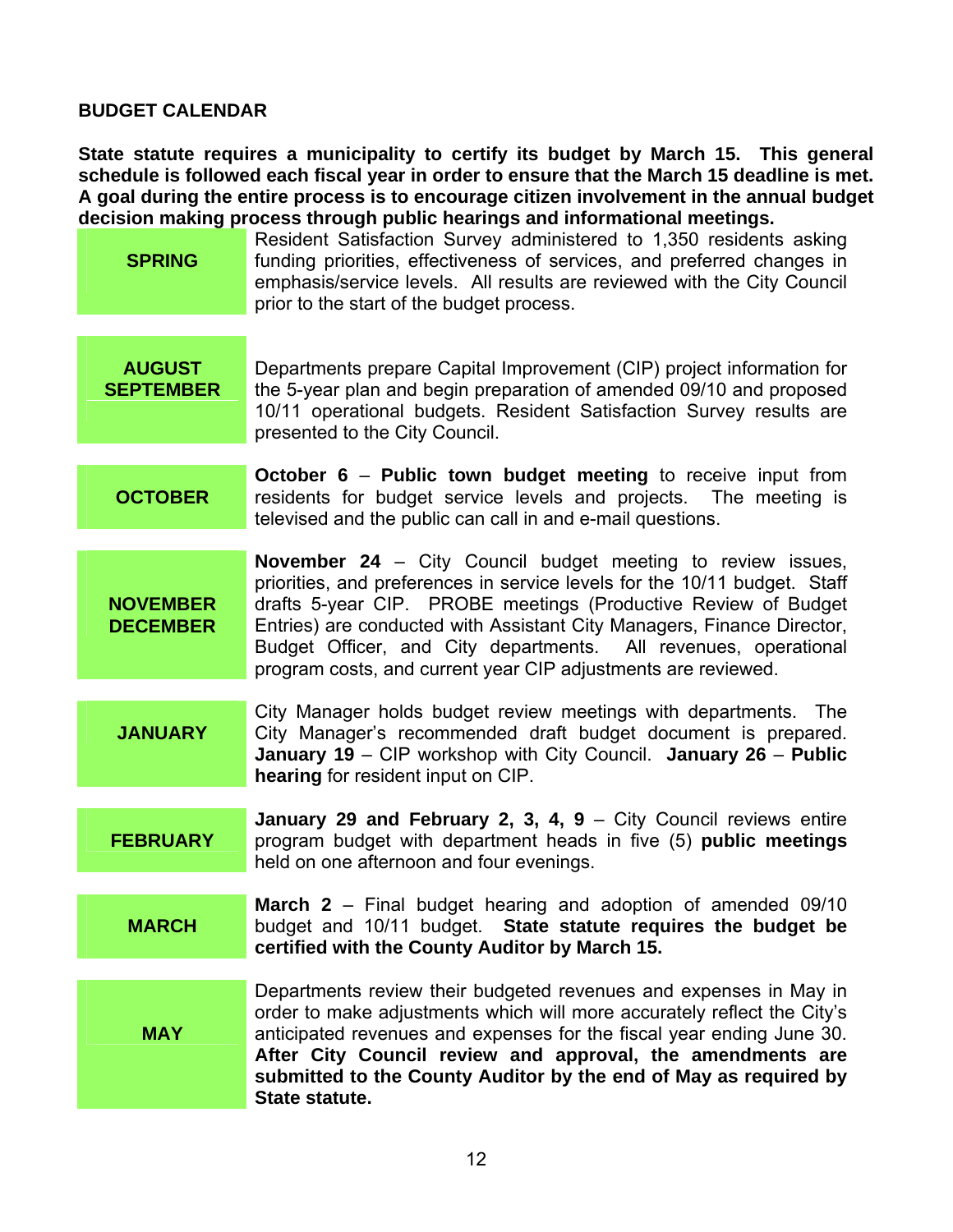#### **PROPERTY TAXES**

Property taxes are certified July 1 with the first half due on or before September 30 and the second half due on or before March 31. The first half taxes become delinquent on October 1 and the second half taxes become delinquent on April 1. There is a 1% per month penalty for delinquency. Taxes are collected by the County and distributed to the City in proportion of its levy to all levies.



City property taxes are about one-third of a resident's total property tax bill. The other taxing bodies are the School District, Story County, and the Des Moines Area Community College.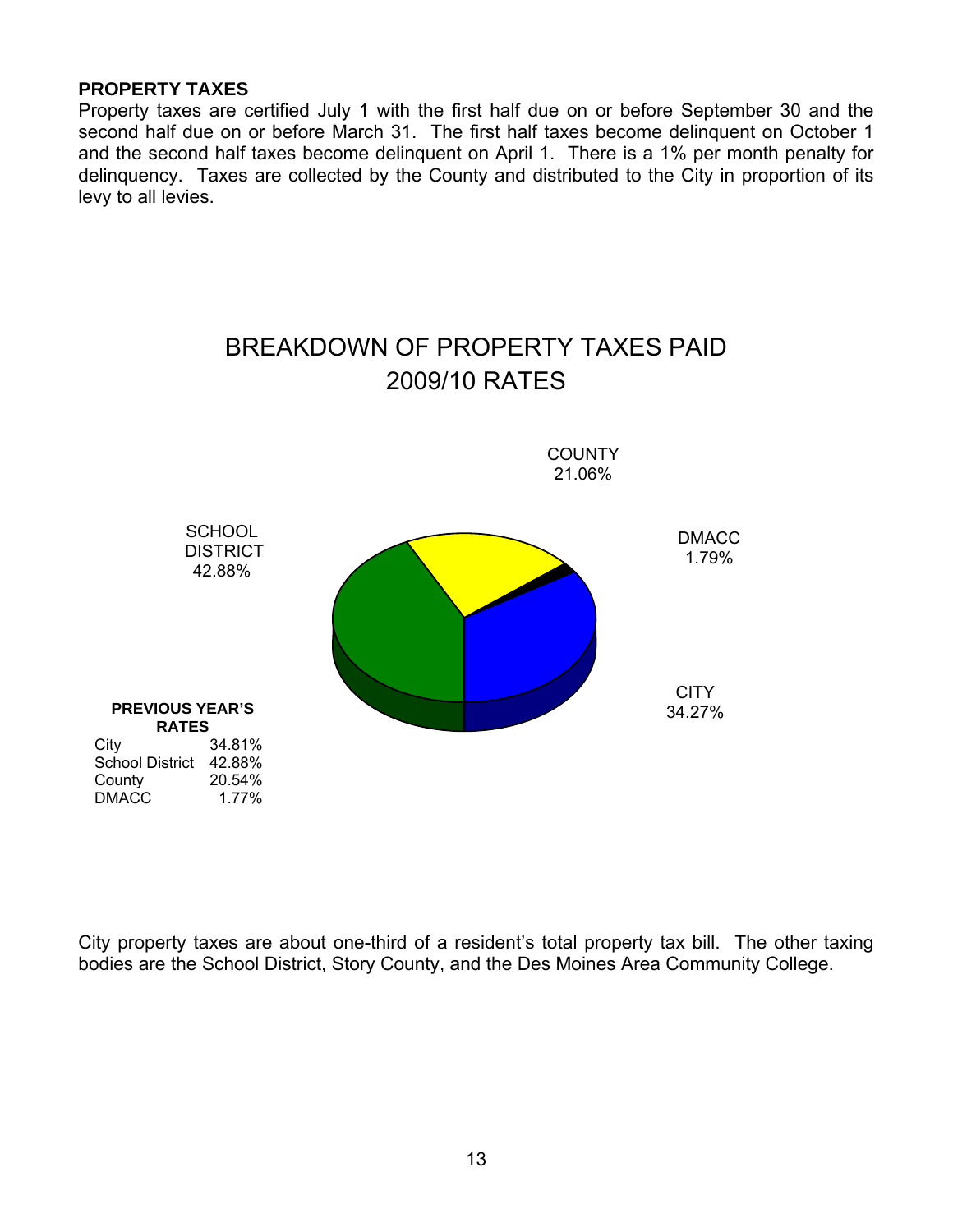#### **VALUATION GROWTH**



#### **VALUATION PERCENTAGE INCREASE 10 YEARS OF DATA**

#### **CITY OF AMES, IOWA**

The 2010/11 budget is based on a 4.7% increase, or \$95,399,167 in additional taxable valuation for the City. The average valuation increase over the last ten years is 4.4 %. The total taxable valuation of \$2,126,174,883 is made up of the following components:

|                             | <b>Taxable</b><br><b>Valuation</b> | Percentage<br>of Valuation | <b>Change From</b><br><b>Prior Year</b> |
|-----------------------------|------------------------------------|----------------------------|-----------------------------------------|
| Residential property        | 1,143,094,631                      | 53.8%                      | 6.0%                                    |
| Commercial property         | 834, 382, 923                      | 39.2%                      | 1.1%                                    |
| Industrial property         | 132,671,800                        | 6.2%                       | 20.1%                                   |
| <b>Utilities</b>            | 10,169,367                         | $.5\%$                     | 7.3%                                    |
| Utilities subject to excise | 5,856,162                          | $.3\%$                     | $-17.3%$                                |
|                             | 2,126,174,883                      | 100.0%                     | 4.7%                                    |

#### **FACTORS IMPACTING VALUATION GROWTH**

Despite the downturn in the economy, Ames continued to experience moderate growth in taxable valuation in FY 10/11. Most existing property in Ames maintained existing values as the local area has not experienced the fall in property valuation that has occurred in other areas of the country. The total change in valuation of \$95,399,167 can be broken into three primary categories: change in value due to new construction (60% of growth in valuation), expiring exemptions and abatements (8% of growth in valuation), and change in valuation due to adjustment of the state rollback percentage (32% of growth in valuation). A large portion of the new construction included a 20.1% increase in industrial property valuation. Industrial property is a small but growing area of the Ames property tax base as the local economy continues to diversify and economic development efforts have helped to grow this sector of the local economy.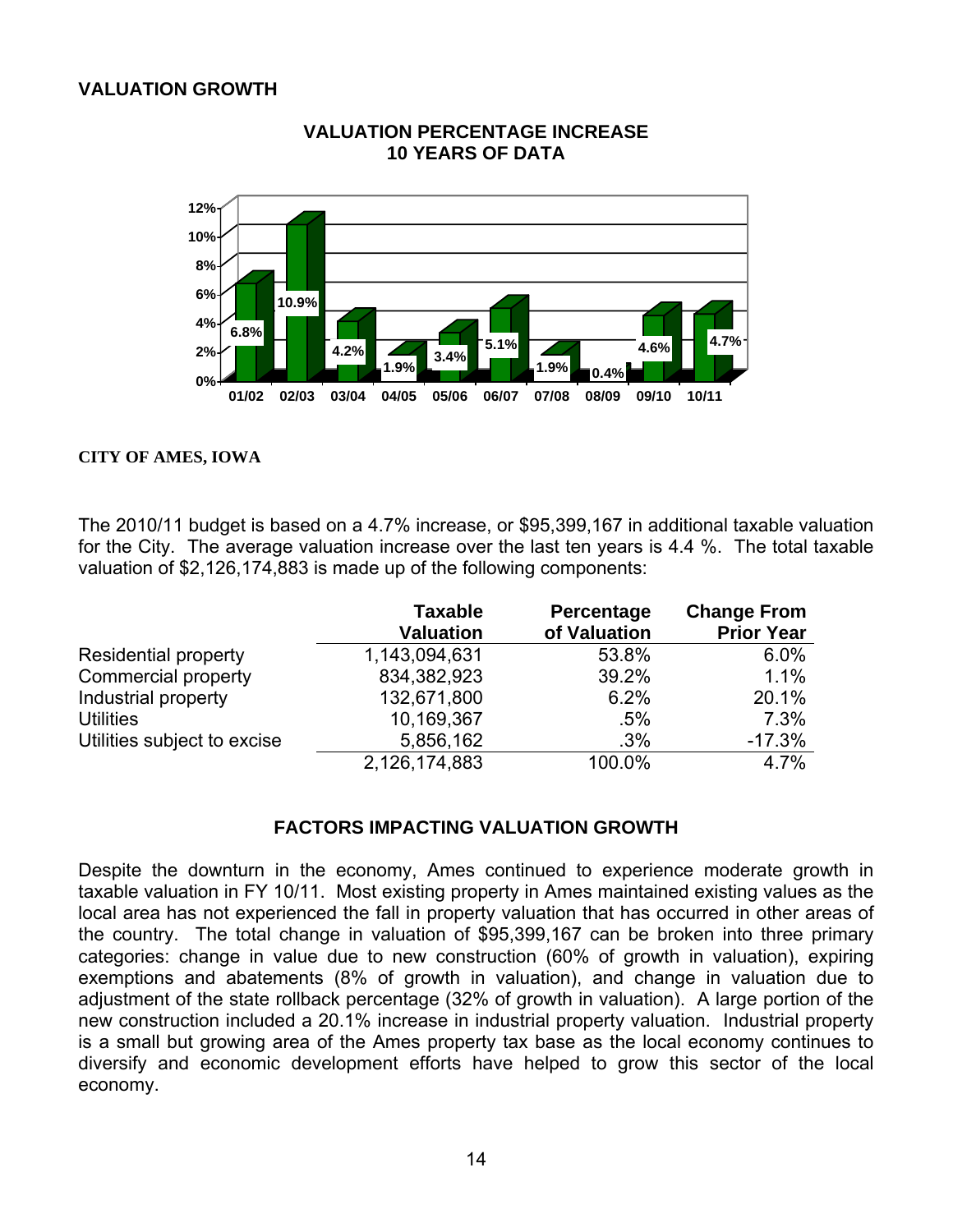#### **GENERAL FUND ENDING BALANCE**

The adopted ending General Fund budgeted balance for June 30, 2011 is \$5,901,236, or 22.9% of budgeted expenditures. The City's General Fund balance policy calls for a balance of at least 20% of expenditures.

The City Council maintains this fund balance to help cover unexpected changes in expenses in revenues and to mitigate property tax rate increases in future years for capital improvements that have been identified in several pending long-range plans, including transportation, park and recreation facilities, annexation, and fire station location plans. These plans will also identify operational cost increases in addition to normal City growth from the physical expansion of Ames.

#### **EMERGENCY RESERVE**

In addition to fund balances, the City Council has for several years had a policy to annually budget a \$100,000 emergency reserve. These are discretionary funds over and above the general fund balance for use as designated by the City Council. This money is used for major projects which occur after the budget has been adopted. Due to budget restraints, only \$50,000 was approved for 2010/11. This is the ninth year Council has budgeted at the lower level. Unspent budget from FY 2009/10 in the Emergency Reserve will be carried over into FY 2010/11 to help cover unexpected costs in the extremely tight General Fund operating budget.

#### **LOCAL OPTION TAXES LOWER PROPERTY TAXES**



LEVY/\$1,000 – CITY OF AMES, IOWA

On November 4, 1986, the citizens of Ames approved a Local Option Tax of 1% to be used 60% for property tax relief and 40% for community betterment. 60% of this tax will generate \$3,570,000 in 2010/11 which lowers the total tax levy by \$1.68. The chart illustrates the level the total levy would have to be if the Local Option Tax had not been approved. Adjusted local option tax revenues for FY 09/10 will be \$103,284 less than the budget amount due to a smaller November settlement payment for FY 08/09. Local option tax revenues for FY 10/11 are projected to be 1.7% lower than the FY 09/10 Adopted.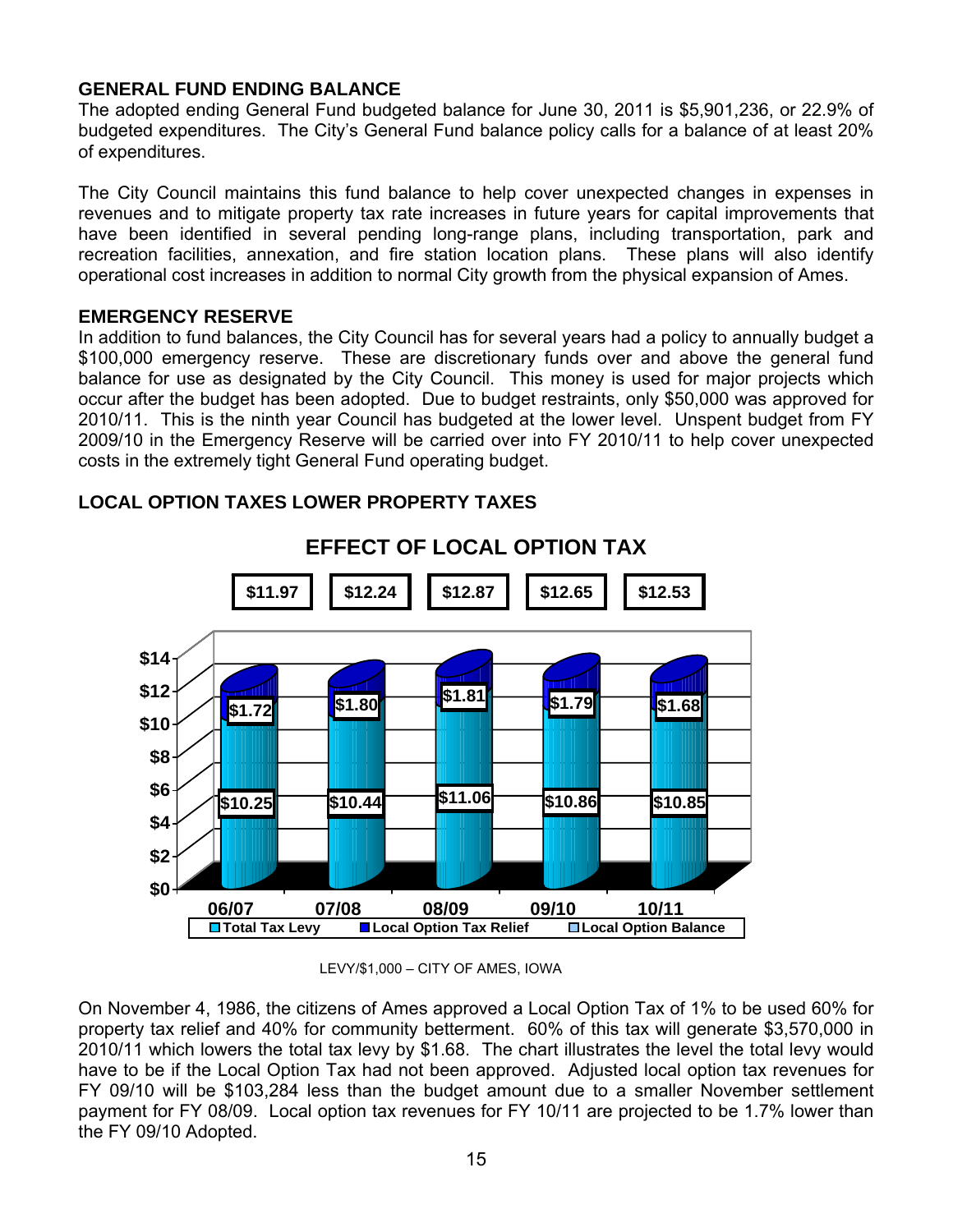### **CITY OF AMES, IOWA 2010/11 BUDGET FACTS**

Property Valuation **\$ 2,126,174,883** 

% Increase From 09/10 4.7%

|                                                                | <b>RATE PER</b><br>\$1,000 |               | <b>RATE</b>   |               | <b>AMOUNT</b> |               |
|----------------------------------------------------------------|----------------------------|---------------|---------------|---------------|---------------|---------------|
| <b>LEVY REQUIRED</b>                                           | <b>VALUATION</b>           | <b>AMOUNT</b> | <b>CHANGE</b> | $\frac{0}{0}$ | <b>CHANGE</b> | $\frac{0}{0}$ |
| <b>General Fund Requirement</b>                                | 7.82408                    | 16,635,369    | 0.22239       | 2.93          | 1,198,041     | 7.76          |
| Less Local Option Property<br><b>Tax Reduction</b>             | 1.67907                    | 3,570,000     | 0.10842       | 6.07          | 60,000        | 1.65          |
| <b>Net General Levy</b>                                        | 6.14501                    | 13,065,369    | 0.33081       | 5.69          | 1,258,041     | 10.65         |
| <b>Trust and Agency Levy</b><br>(Partial Police/Fire Benefits) | .51112                     | 1,086,731     | 0.03842       | 8.13          | 126,790       | 13.21         |
| <b>Transit Levy</b>                                            | .61864                     | 1,315,338     | (0.00716)     | (1.14)        | 44.480        | 3.50          |
| <b>Total Before Debt Service</b>                               | 7.27475                    | 15,467,394    | 0.36205       | 5.24          | 1,429,267     | 10.18         |
| Debt Service Levy                                              | 3.57104                    | 7.592.649     | 0.37445       | (9.49)        | (419, 754)    | (5.24)        |
| <b>Grand Total Tax Levy</b>                                    | 10.84579                   | 23,060,043    | (0.01240)     | (0.11)        | 1,009,513     | 4.58          |

Ag Levy - Valuation: \$1,387,447 x 3.00375 = \$4,168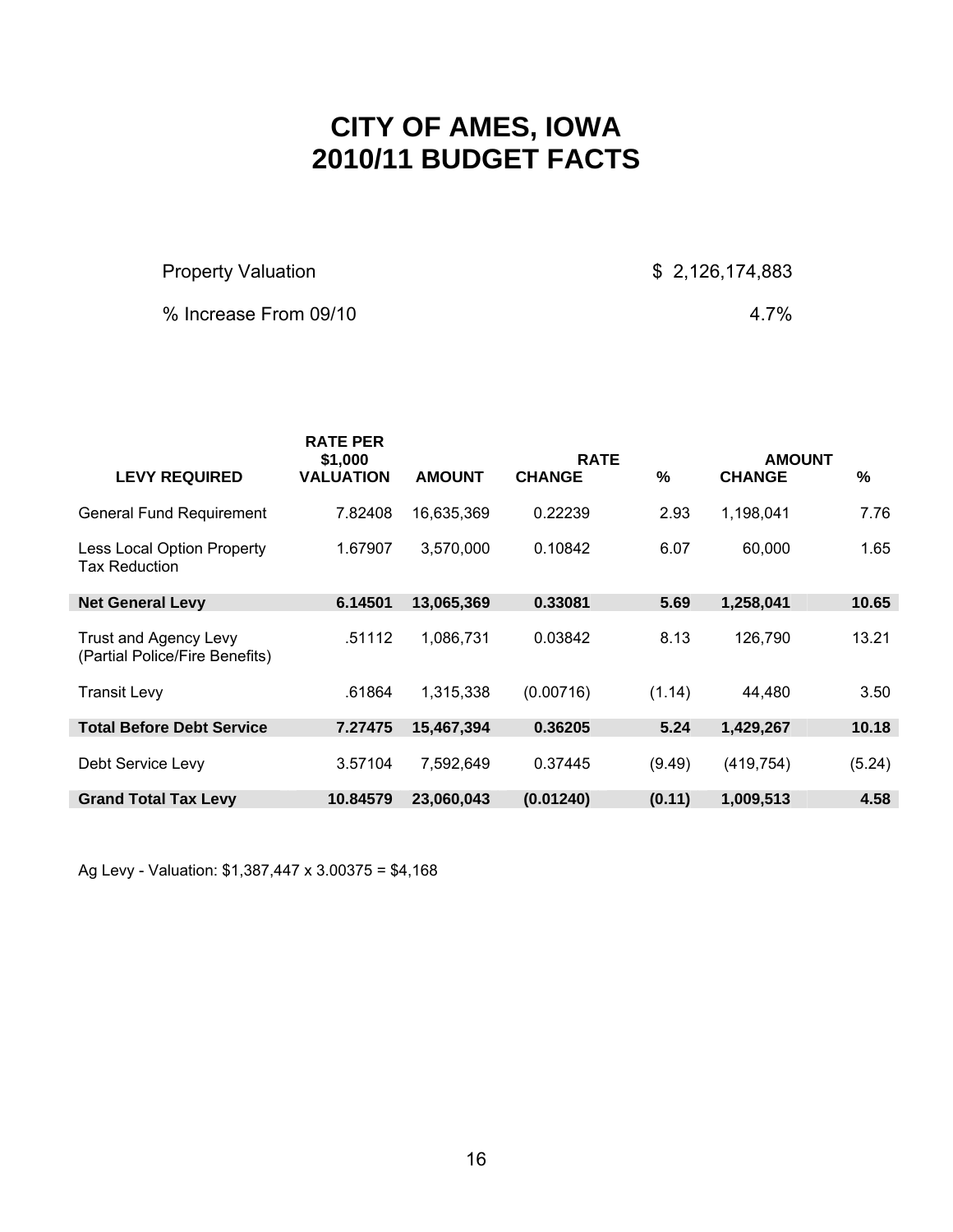#### **STATE OF IOWA'S GENERAL TAX LEVY LIMIT**

Iowa law limits a city's tax levy for the general fund to no more than \$8.10 per \$1,000 valuation in any tax year, except for specific levies authorized outside the limit. The City of Ames general fund levy for 2009/10 was \$5.81.

| <b>CITY</b>            | <b>CENSUS</b> | <b>GENERAL</b><br><b>LEVY</b><br><b>PER \$1,000</b> | <b>TOTAL</b><br><b>CITY</b><br><b>TAX</b><br><b>LEVY</b><br><b>PER</b><br>\$1,000 | <b>LEVY</b><br><b>RANK</b> | <b>TOTAL</b><br><b>CITY</b><br><b>TAX</b><br><b>LEVY</b><br><b>PER</b><br><b>CAPITA</b> |
|------------------------|---------------|-----------------------------------------------------|-----------------------------------------------------------------------------------|----------------------------|-----------------------------------------------------------------------------------------|
|                        |               |                                                     |                                                                                   |                            |                                                                                         |
| Des Moines             | 198,682       | \$8.10                                              | \$16.58                                                                           | 5                          | \$503.84                                                                                |
| <b>Cedar Rapids</b>    | 120,758       | 8.10                                                | 15.22                                                                             | $\overline{7}$             | 640.14                                                                                  |
| Davenport              | 98,359        | 8.10                                                | 15.58                                                                             | 6                          | 580.82                                                                                  |
| <b>Sioux City</b>      | 85,013        | 8.10                                                | 17.85                                                                             | 3                          | 431.70                                                                                  |
| Waterloo               | 68,747        | 8.10                                                | 18.31                                                                             | 1                          | 551.24                                                                                  |
| Iowa City              | 62,220        | 8.10                                                | 17.85                                                                             | $\overline{4}$             | 734.35                                                                                  |
| <b>Council Bluffs</b>  | 58,268        | 8.10                                                | 17.97                                                                             | $\overline{2}$             | 668.41                                                                                  |
| Dubuque                | 57,686        | 8.10                                                | 9.86                                                                              | 11                         | 330.85                                                                                  |
| <b>Ames</b>            | 50,731        | 5.81                                                | 10.86                                                                             | 10                         | 434.73                                                                                  |
| <b>West Des Moines</b> | 46,403        | 8.08                                                | 12.05                                                                             | $9\,$                      | 922.40                                                                                  |
| <b>Cedar Falls</b>     | 36,145        | 8.10                                                | 13.02                                                                             | 8                          | 417.19                                                                                  |
|                        |               |                                                     |                                                                                   |                            |                                                                                         |
| Average excluding Ames |               | 8.10                                                | 15.43                                                                             |                            | 578.09                                                                                  |

#### **OF IOWA'S 11 LARGEST CITIES, AMES' LEVY RANKS 10TH**

Uses latest available tax rates - 09/10, and 2000 census.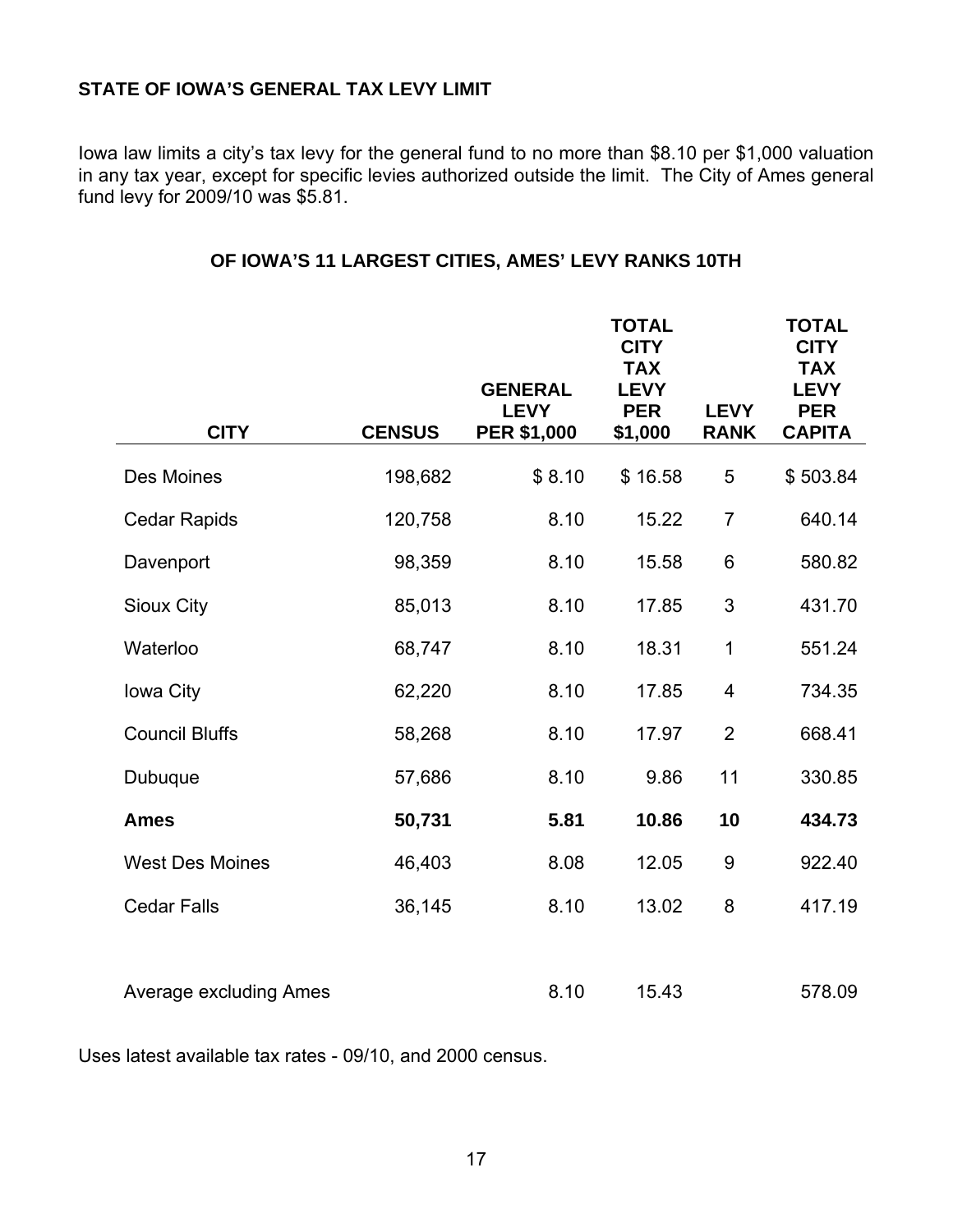### **CITY OF AMES, IOWA PROPERTY TAX COST OF SERVICES PER RESIDENCE 3-YEAR COMPARISON**

|                                                                                    | 08/09                                    | \$100,000 Home *<br>09/10                | 10/11                                    |
|------------------------------------------------------------------------------------|------------------------------------------|------------------------------------------|------------------------------------------|
| Streets/Traffic                                                                    | 131                                      | 128                                      | 124                                      |
| <b>Police Protection</b>                                                           | 106                                      | 108                                      | 120                                      |
| <b>Fire Protection</b>                                                             | 71                                       | 72                                       | 76                                       |
| <b>Recreation &amp; Parks</b>                                                      | 59                                       | 60                                       | 59                                       |
| Library                                                                            | 40                                       | 42                                       | 44                                       |
| <b>Transit</b>                                                                     | 27                                       | 29                                       | 29                                       |
| <b>General Support Services</b>                                                    | 22                                       | 23                                       | 23                                       |
| Planning                                                                           | 9                                        | 9                                        | 10                                       |
| <b>Storm Sewer</b>                                                                 | $\overline{7}$                           | $\overline{7}$                           | $\overline{7}$                           |
| <b>Resource Recovery</b>                                                           | $\overline{7}$                           | $\overline{7}$                           | 6                                        |
| <b>Animal Control</b>                                                              | $\overline{4}$                           | $\overline{4}$                           | $\overline{4}$                           |
| Inspections/Sanitation                                                             | 3                                        | 3                                        | $\overline{4}$                           |
| <b>Building and Grounds/Airport</b>                                                | $\overline{2}$                           | 3                                        | 3                                        |
|                                                                                    | 488                                      | 495                                      | 509                                      |
| * Assessed Value<br><b>Rollback</b><br><b>Taxable Value</b><br>Tax Rate per \$1000 | 100,000<br>44.0803<br>44,080<br>11.06239 | 100,000<br>45.5893<br>45,589<br>10.85819 | 100,000<br>46.9094<br>46,909<br>10.84579 |
| <b>Calculated Tax</b>                                                              | 488                                      | 495                                      | 509                                      |

All categories reflect their applicable amounts for debt.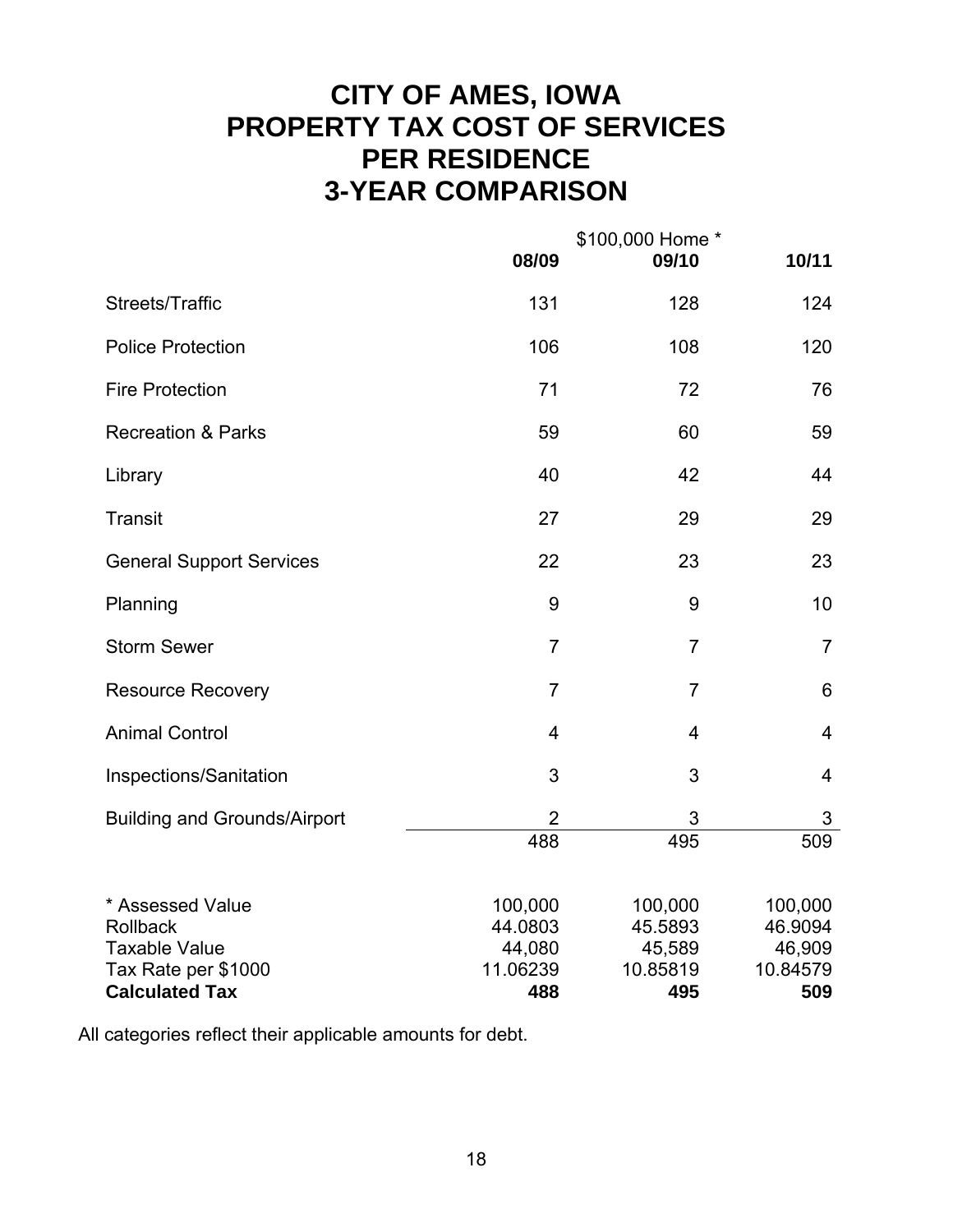### **CITY OF AMES, IOWA AUTHORIZED EMPLOYMENT LEVELS (F.T.E.)**

(Full-Time Equivalents)

|                                                                                                | 2008/09<br><b>Actual</b>       | 2009/10<br><b>Adopted</b>      | 2009/10<br><b>Adjusted</b>     | 2010/11<br><b>Adopted</b>      |
|------------------------------------------------------------------------------------------------|--------------------------------|--------------------------------|--------------------------------|--------------------------------|
| <b>City Manager</b>                                                                            | 9.25                           | 9.25                           | 9.25                           | 9.25                           |
| <b>Legal Services</b>                                                                          | 6.00                           | 7.00                           | 7.00                           | 7.00                           |
| <b>Human Resources</b>                                                                         | 7.25                           | 7.25                           | 7.25                           | 7.25                           |
| Planning & Housing                                                                             | 10.50                          | 10.50                          | 10.50                          | 10.50                          |
| Finance                                                                                        | 40.75                          | 40.75                          | 40.75                          | 40.75                          |
| <b>Fleet Services/Facilities</b>                                                               | 9.50                           | 9.50                           | 9.50                           | 9.50                           |
| Transit                                                                                        | 75.70                          | 75.70                          | 75.70                          | 75.95                          |
| Fire/Inspections                                                                               | 68.00                          | 68.00                          | 68.00                          | 68.00                          |
| <b>Police/Animal Ctrl/Parking Enforcement</b>                                                  | 74.65                          | 74.65                          | 74.65                          | 77.65                          |
| Library                                                                                        | 31.00                          | 31.00                          | 31.00                          | 31.00                          |
| Parks/Recreation                                                                               | 20.50                          | 20.50                          | 20.50                          | 20.50                          |
| <b>Waste Water Treatment</b>                                                                   | 22.50                          | 22.50                          | 22.50                          | 22.50                          |
| Water                                                                                          | 19.00                          | 19.00                          | 19.00                          | 19.00                          |
| Electric                                                                                       | 81.00                          | 81.00                          | 81.00                          | 81.00                          |
| <b>Public Works:</b><br>Administration<br>Traffic/Engineering<br><b>Streets</b><br>Engineering | 3.00<br>7.25<br>19.00<br>12.00 | 3.00<br>7.25<br>19.00<br>12.00 | 3.00<br>7.25<br>19.00<br>12.00 | 3.00<br>7.25<br>19.00<br>12.00 |
| <b>Utility Maintenance</b><br><b>Resource Recovery</b><br>Grounds<br>Parking                   | 11.00<br>15.00<br>5.00<br>1.75 | 11.00<br>15.00<br>5.00<br>1.75 | 11.00<br>15.00<br>5.00<br>1.75 | 11.00<br>15.00<br>5.00<br>1.75 |
| <b>Public Works Total</b><br><b>TOTAL</b>                                                      | 74.00<br>549.60                | 74.00<br>550.60                | 74.00<br>550.60                | 74.00<br>553.85                |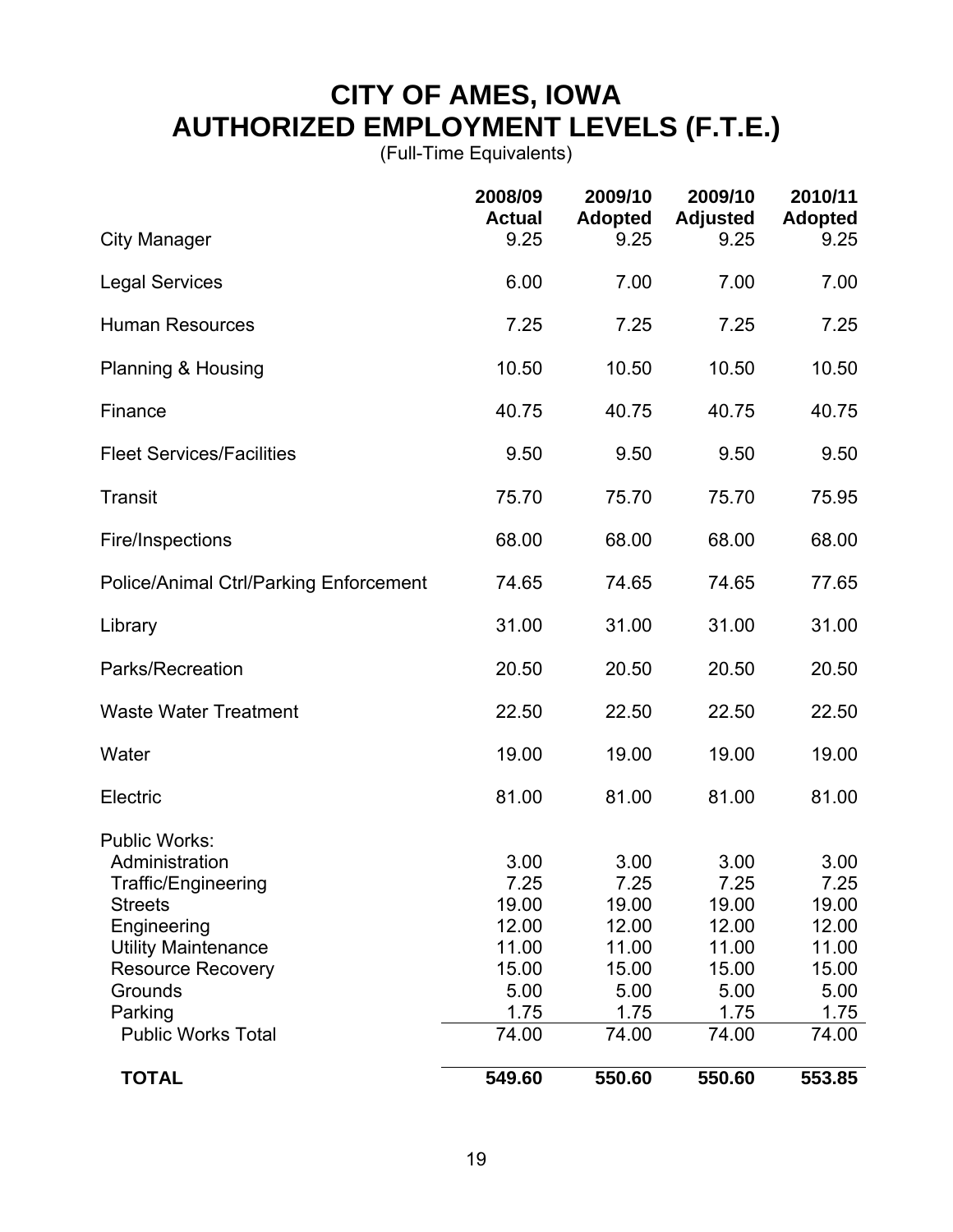### **DEBT SERVICE COST ALLOCATION FOR 2010/2011 BUDGET**

Valuation \$2,126,174,883

| <b>Use of Bond Proceeds</b>                         | <b>Allocated</b><br><b>Debt</b><br><b>Service</b> |                          | <b>Debt Service</b><br><b>Abatements</b> |                | <b>Property</b><br><b>Tax</b><br><b>Support</b> | <b>Rate Per</b><br>\$1,000<br><b>Valuation</b> |
|-----------------------------------------------------|---------------------------------------------------|--------------------------|------------------------------------------|----------------|-------------------------------------------------|------------------------------------------------|
| <b>Fire Department Apparatus</b>                    | \$<br>142,133                                     | \$                       | 35,534                                   | \$             | 106,599                                         | 0.05014                                        |
| Fire Station 3                                      | 128,915                                           |                          |                                          |                | 128,915                                         | 0.06063                                        |
| Ice Arena                                           | 186,474                                           |                          |                                          |                | 186,474                                         | 0.08770                                        |
| Ada Hayden Heritage Park                            | 431,264                                           |                          |                                          |                | 431,264                                         | 0.20284                                        |
| <b>Aquatic Center</b>                               | 941,567                                           |                          |                                          |                | 941,567                                         | 0.44285                                        |
| <b>Water Projects</b>                               | 330,715                                           |                          | 330,715                                  |                |                                                 |                                                |
| Urban Renewal - TIF                                 | 117,808                                           |                          | 117,808                                  |                |                                                 |                                                |
| <b>Storm Sewer</b>                                  | 339,806                                           |                          |                                          |                | 339,806                                         | 0.15982                                        |
| <b>Streets</b>                                      | 5,588,663                                         |                          |                                          |                | 5,588,663                                       | 2.62850                                        |
| <b>Special Assessments</b>                          | 215,551                                           |                          | 215,551                                  |                |                                                 | 0.00000                                        |
| 2010/2011 CIP G.O. Bonds                            | 683,098                                           |                          | 13,737                                   |                | 669,361                                         | 0.31482                                        |
| Total G. O. Debt                                    | \$<br>9,105,994                                   | \$                       | 713,345                                  | $\mathfrak{S}$ | 8,392,649                                       | 3.94730                                        |
| Use of Fund Balance                                 |                                                   |                          | 800,000                                  |                | (800,000)                                       | $-0.37626$                                     |
| <b>Total Debt Service Cost</b>                      | \$<br>9,105,994                                   | $\overline{\mathcal{S}}$ | 1,513,345                                | \$             | 7,592,649                                       | 3.57104                                        |
| FY 10/11 Debt Service Levy                          |                                                   |                          |                                          | \$             | 7,592,649                                       | 3.57104                                        |
| 2010/2011 CIP G. O. Issue                           |                                                   |                          |                                          |                |                                                 |                                                |
| Fire Apparatus Replacement                          |                                                   | \$                       | 531,000*                                 |                |                                                 |                                                |
| <b>CyRide Route Pavement Improvements</b>           |                                                   |                          | 900,000                                  |                |                                                 |                                                |
| <b>Arterial Street Pavement Improvements</b>        |                                                   |                          | 775,000                                  |                |                                                 |                                                |
| <b>Collector Street Pavement Improvements</b>       |                                                   |                          | 850,000                                  |                |                                                 |                                                |
| <b>Concrete Pavement Improvements</b>               |                                                   |                          | 1,000,000                                |                |                                                 |                                                |
| Asphalt Pavement Improvement Program                |                                                   |                          | 800,000                                  |                |                                                 |                                                |
| Downtown Pavement Improvements                      |                                                   |                          | 1,500,000                                |                |                                                 |                                                |
| <b>Bridge Rehabilitation Program</b>                |                                                   |                          | 165,000                                  |                |                                                 |                                                |
| <b>City Hall Improvements</b>                       |                                                   |                          | 80,000                                   |                |                                                 |                                                |
| <b>Total Debt Issue</b>                             |                                                   | \$                       | 6,601,000                                |                |                                                 |                                                |
| <b>Planned Issues Not Included From Prior Years</b> |                                                   |                          |                                          |                |                                                 |                                                |
| NE Area Shared Use Path                             |                                                   | \$                       | 350,000                                  |                |                                                 |                                                |
| <b>NE Area Commercial</b>                           |                                                   |                          | 950,000                                  |                |                                                 |                                                |
|                                                     |                                                   | $\overline{\mathcal{S}}$ | 1,300,000                                |                |                                                 |                                                |
| * Partially abated by Iowa State University         |                                                   |                          |                                          |                |                                                 |                                                |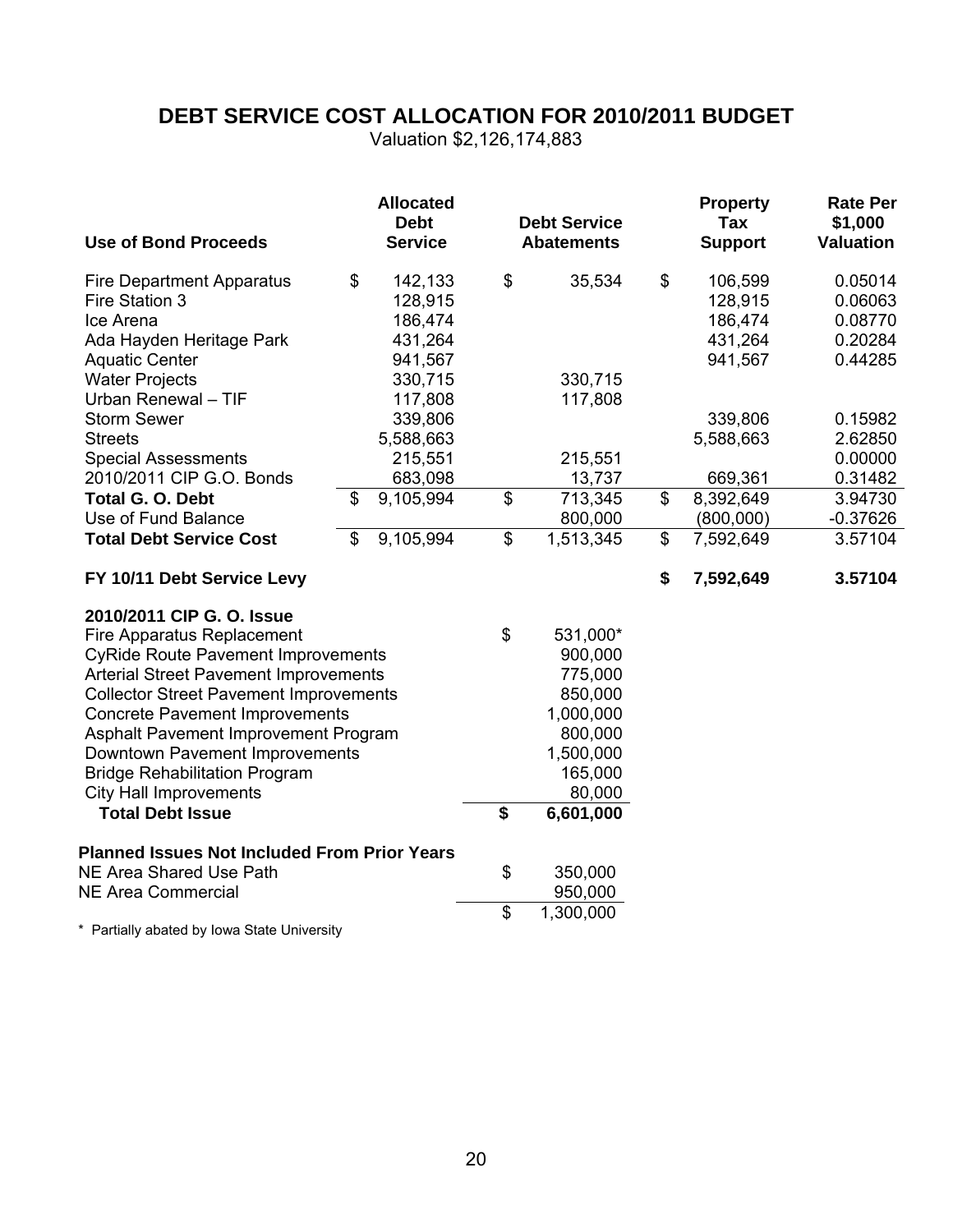### **SUMMARY OF TOTAL REVENUES AND EXPENDITURES ALL FUNDS - REVENUE SUMMARY**

|                                     |                |                |                 |             | % Change       |
|-------------------------------------|----------------|----------------|-----------------|-------------|----------------|
|                                     | 2008/09        | 2009/10        | 2009/10         | 2010/11     | From           |
|                                     | <b>Actuals</b> | <b>Adopted</b> | <b>Adjusted</b> | Adopted     | <b>Adopted</b> |
| <b>Property Taxes</b>               | 21,365,656     | 21,997,191     | 21,980,516      | 23,020,700  | 4.7            |
| <b>Utility Excise Tax</b>           | 71,152         | 76,894         | 76,894          | 63,511      | $-17.4$        |
| Local Option Sales Tax              | 6,241,700      | 6,050,000      | 5,946,716       | 5,950,000   | $-1.7$         |
| <b>Hotel/Motel Taxes</b>            | 1,822,205      | 1,440,000      | 1,440,000       | 1,470,000   | 2.1            |
| <b>Other Taxes</b>                  | 8,135,057      | 7,566,894      | 7,463,610       | 7,483,511   | $-1.1$         |
| <b>Licenses &amp; Permits</b>       | 1,087,124      | 1,216,627      | 954,581         | 962,614     | $-20.9$        |
| <b>Federal Grants</b>               | 4,203,734      | 4,777,471      | 13,844,998      | 4,777,765   | 0              |
| <b>State Road Use Taxes</b>         | 4,204,593      | 4,590,784      | 4,540,425       | 4,692,618   | 2.2            |
| Monies and Credits                  | 15,842         | 12,500         | 15,800          | 15,800      | 26.4           |
| <b>State Grants</b>                 | 2,099,609      | 4,306,639      | 9,109,423       | 11,200,591  | 160.1          |
| <b>County Contributions</b>         | 172,035        | 175,219        | 189,919         | 214,438     | 22.4           |
| <b>Government Cont/Partic</b>       | 3,986,667      | 3,938,208      | 3,843,763       | 3,965,965   | .7             |
| <b>Intergov'tmental Revenue</b>     | 14,682,480     | 17,800,821     | 31,544,328      | 24,867,177  | 39.7           |
| <b>Utility Charges</b>              | 62,314,524     | 67,208,116     | 63,332,541      | 68,952,900  | 2.6            |
| <b>Other Chgs for Services</b>      | 8,506,309      | 9,105,460      | 8,559,049       | 8,793,859   | $-3.4$         |
| <b>Charges for Services</b>         | 70,820,833     | 76,313,576     | 71,891,590      | 77,746,759  | 1.9            |
| <b>Fines, Forfeit &amp; Penalty</b> | 793,545        | 783,900        | 760,865         | 745,950     | $-4.8$         |
| Interest                            | 2,765,786      | 2,342,400      | 1,209,082       | 1,207,506   | $-48.5$        |
| Other Uses of Money                 | 793,933        | 755,740        | 748,636         | 765,920     | 1.4            |
| <b>Use of Money &amp; Property</b>  | 3,559,719      | 3,098,140      | 1,957,718       | 1,973,426   | $-36.3$        |
| Proceeds from Bonds                 | 15,350,000     | 12,732,573     | 11,165,000      | 6,601,000   | $-48.2$        |
| <b>Other Misc. Revenues</b>         | 2,073,753      | 1,445,834      | 2,355,169       | 1,604,654   | 11.0           |
| <b>Miscellaneous Revenues</b>       | 17,423,753     | 14,178,407     | 13,520,169      | 8,205,654   | $-42.1$        |
| <b>Internal Services</b>            | 12,178,075     | 12,730,518     | 12,345,518      | 12,675,597  | -.4            |
| <b>Total Before Transfers</b>       | 150,046,242    | 155,686,074    | 162,418,895     | 157,681,388 | 1.3            |
| <b>Transfers</b>                    | 12,265,714     | 13,093,276     | 12,632,089      | 11,711,869  | $-10.6$        |
| <b>Grand Total Revenues</b>         | 162,311,956    | 168,779,350    | 175,050,984     | 169,393,257 | $\cdot$        |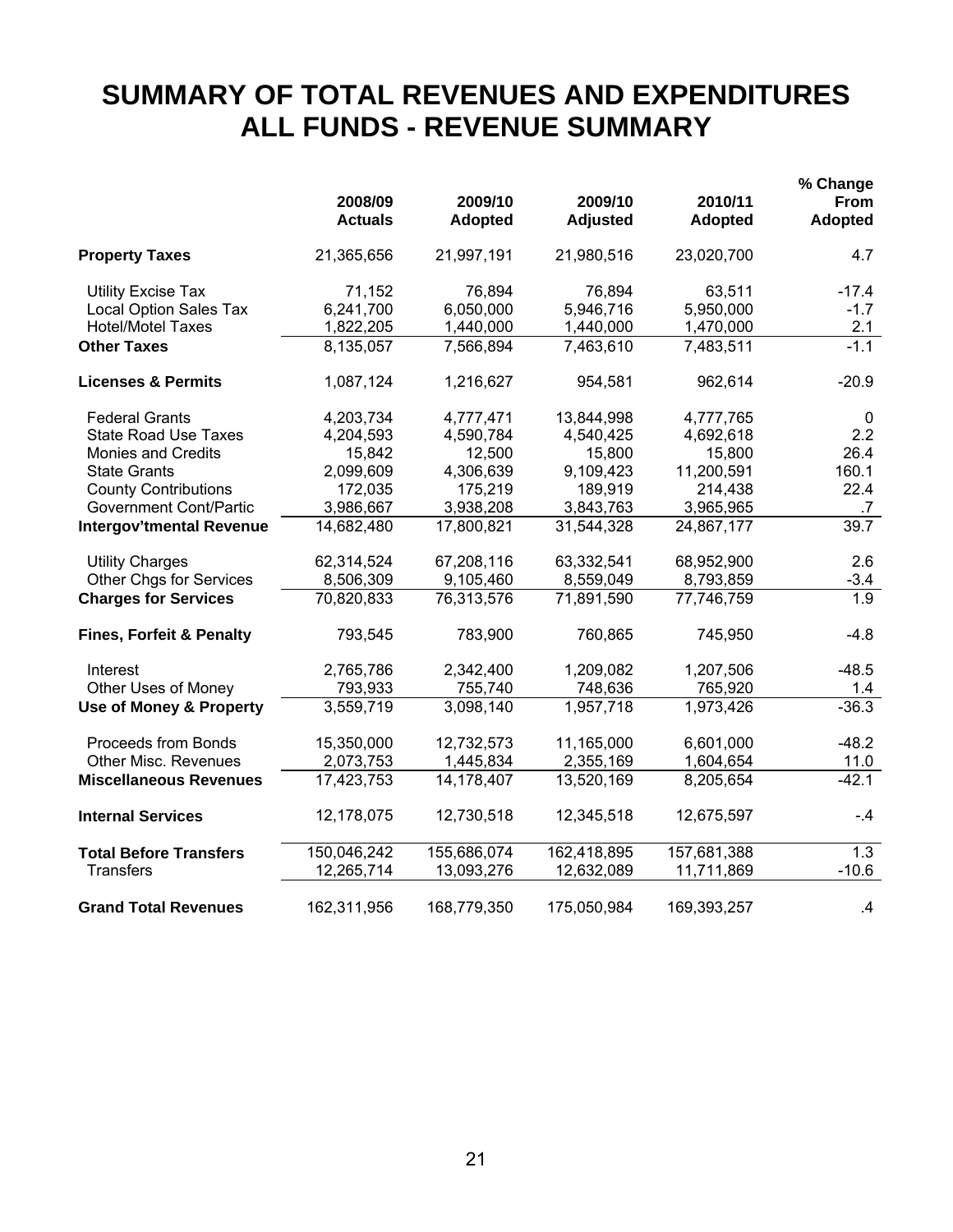# **ALL FUNDS - EXPENDITURES**

|                                   |                |                |                 |                | % Change         |
|-----------------------------------|----------------|----------------|-----------------|----------------|------------------|
|                                   | 2008/09        | 2009/10        | 2009/10         | 2010/11        | From             |
|                                   | <b>Actuals</b> | <b>Adopted</b> | <b>Adjusted</b> | <b>Adopted</b> | <b>Adopted</b>   |
| <b>OPERATIONS</b>                 |                |                |                 |                |                  |
| <b>Public Safety</b>              |                |                |                 |                |                  |
| 421 Law Enforcement               | 6,699,053      | 7,065,473      | 7,650,256       | 7,428,137      | 5.1              |
| 422 Fire Safety/Admin             | 4,932,173      | 5,139,933      | 5,121,528       | 5,301,927      | 3.2              |
| 423 Inspection/Building Safety    | 976,752        | 1,041,524      | 944,132         | 883,553        | $-15.2$          |
| 424 Traffic Control               | 706,167        | 817,577        | 861,604         | 873,376        | 6.8              |
| 428 Other Community Protect       | 650,331        | 649,000        | 690,000         | 724,000        | 11.6             |
| <b>Total Public Safety</b>        | 13,964,476     | 14,713,507     | 15,267,520      | 15,210,993     | 3.4              |
| <b>Utilities</b>                  |                |                |                 |                |                  |
| 481 Resource Recovery             | 2,932,301      | 3,324,976      | 3,210,299       | 3,330,556      | $.2\,$           |
| 482 Water Utility                 | 4,191,383      | 4,785,852      | 4,842,237       | 4,743,730      | $-9$             |
| 483 Storm Water Diversion         | 202,502        | 259,244        | 252,559         | 320,902        | 23.8             |
| 484 Wastewater Disposal           | 3,062,885      | 3,295,634      | 3,310,139       | 3,547,410      | 7.6              |
| 485 Electric Operations           | 35,296,815     | 46,538,395     | 40,951,240      | 48,003,086     | 3.1              |
| 486 Utility Customer Service      | 1,310,676      | 1,424,978      | 1,406,734       | 1,446,366      | 1.5              |
| <b>Total Utilities</b>            | 46,996,562     | 59,629,079     | 53,973,208      | 61,392,050     | $\overline{3.0}$ |
| Transportation                    |                |                |                 |                |                  |
| 431 Street System                 | 2,808,933      | 2,836,011      | 2,883,867       | 2,908,451      | 2.6              |
| 434 Public Parking                | 611,553        | 726,662        | 697,823         | 706,104        | $-2.8$           |
| 426 Transit System                | 6,518,453      | 7,167,276      | 7,018,269       | 7,421,330      | 3.5              |
| 438 Airport                       | 130,439        | 109,092        | 118,277         | 110,243        | 1.1              |
| <b>Total Transportation</b>       | 10,069,378     | 10,839,041     | 10,718,236      | 11, 146, 128   | 2.8              |
| <b>Community Enrichment</b>       |                |                |                 |                |                  |
| 451 Recreation/Administration     | 2,318,984      | 2,666,142      | 2,509,765       | 2,723,773      | 2.2              |
| 452 Parks                         | 1,016,596      | 1,042,930      | 1,067,414       | 1,080,834      | 3.6              |
| 455 Library Services              | 3,106,895      | 3,252,792      | 3,235,325       | 3,323,260      | 2.2              |
| 456 Library Grants/Donations      | 225,543        | 265,590        | 118,239         | 63,000         | $-76.3$          |
| 441 Health & Sanitation           | 148,150        | 157,649        | 150,491         | 152,348        | $-3.4$           |
| 442 Animal Sheltering/Control     | 310,028        | 335,864        | 344,966         | 332,384        | $-1.0$           |
| 444 Human Services                | 1,011,330      | 1,019,988      | 1,035,668       | 1,101,005      | 7.9              |
| 445 Art Services/Agencies         | 147,445        | 150,480        | 155,106         | 157,709        | 4.8              |
| 461 Cemetery                      | 126,313        | 128,391        | 127,926         | 130,665        | 1.8              |
| 462 Leased Housing                | 1,197,811      | 1,196,051      | 1,129,159       | 1,158,967      | $-3.1$           |
| 463 Affordable Housing            | 15,316         | 44,342         | 22,918          | 7,640          | $-82.8$          |
| 464 Comm. Dev. Block Grant        | 684,917        | 597,842        | 1,313,300       | 524,274        | $-12.3$          |
| 465 Economic Development          | 159,837        | 162,359        | 233,836         | 161,228        | $-0.7$           |
| 466 FEMA Disaster Activity        | 151,502        |                | 84,289          |                |                  |
| 467 Cable TV                      | 61,594         | 114,720        | 108,558         | 115,954        | <u>1.1</u>       |
| <b>Total Community Enrichment</b> | 10,682,261     | 11,135,140     | 11,636,960      | 11,033,041     | $-9$             |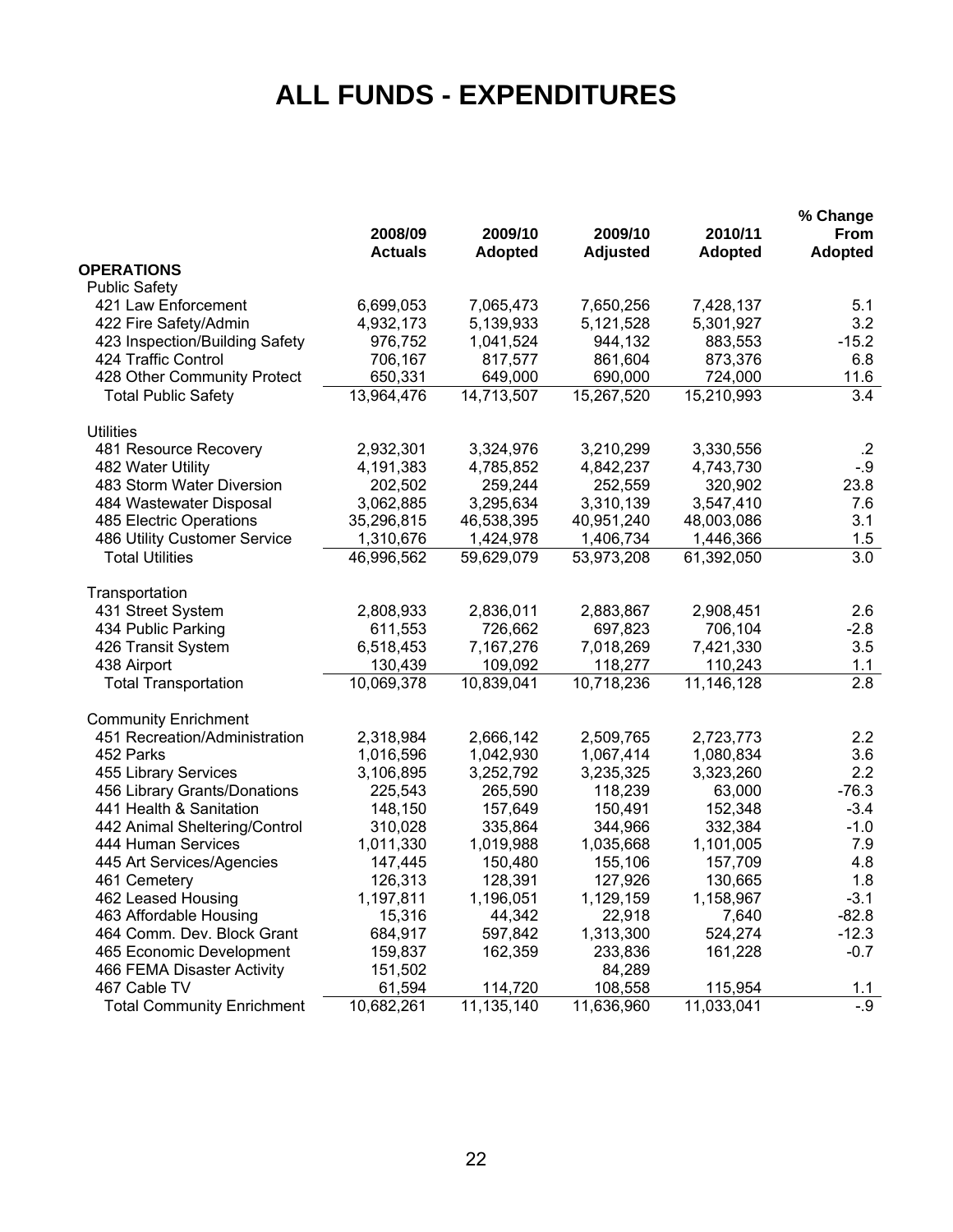### **ALL FUNDS – EXPENDITURES, continued**

|                                  | 2008/09        | 2009/10        | 2009/10         | 2010/11        | % Change<br>From |
|----------------------------------|----------------|----------------|-----------------|----------------|------------------|
|                                  | <b>Actuals</b> | <b>Adopted</b> | <b>Adjusted</b> | <b>Adopted</b> | <b>Adopted</b>   |
| <b>General Government</b>        |                |                |                 |                |                  |
| 410 City Council Spec. Alloc.    | 69,150         | 48,000         | 56,000          | 76,618         | 59.6             |
| 411 Legislative                  | 381,241        | 450,547        | 437,881         | 419,383        | $-6.9$           |
| 412 City Council Contingency     | 26,126         | 50,000         | 116,707         | 50,000         | 0.0              |
| 413 Executive                    | 564,541        | 580,003        | 596,442         | 607,915        | 4.8              |
| <b>414 Financial Services</b>    | 1,182,988      | 1,232,715      | 1,210,647       | 1,244,053      | .9               |
| 415 Administrative Services      | 1,831,382      | 1,944,905      | 1,933,068       | 1,982,962      | 2.0              |
| 416 Public Works Admin/Engr      | 1,553,086      | 1,688,567      | 1,695,130       | 1,665,329      | $-1.4$           |
| 417 Merit Adjustment             |                | 191,838        |                 | 161,894        | $-15.6$          |
| 418 Public Buildings             | 506,403        | 494,480        | 559,572         | 499,025        | .9               |
| <b>Total General Government</b>  | 6,114,917      | 6,681,055      | 6,605,447       | 6,707,179      | $\overline{.4}$  |
| <b>TOTAL OPERATIONS</b>          | 87,827,594     | 102,997,822    | 98,201,371      | 105,489,391    | 2.4              |
| <b>CIP</b>                       |                |                |                 |                |                  |
| 419 General Gov't CIP            | 159,037        | 1,436,228      | 1,955,596       | 830,000        | $-42.2$          |
| 429 Public Safety CIP            | 1,084,401      | 1,385,913      | 3,952,925       | 1,921,016      | 38.6             |
| 489 Utilities CIP                | 11,469,135     | 20,414,895     | 24,034,116      | 25,780,305     | 26.3             |
| 439 Transportation CIP           | 7,551,918      | 15,021,000     | 30,549,567      | 13,348,000     | $-11.1$          |
| 459 Community Enrich CIP         | 8,050,972      | 555,400        | 2,673,838       | 571,600        | 2.9              |
| 529 Internal Services CIP        | 37,829         | 205,000        | 87,478          |                |                  |
| <b>TOTAL CIP</b>                 | 28,353,292     | 39,018,436     | 63,253,520      | 42,450,921     | 8.8              |
| <b>DEBT SERVICE</b>              |                |                |                 |                |                  |
| 471 General Obligation Bonds     | 15,648,949     | 9,510,740      | 8,851,106       | 9,105,994      | $-4.3$           |
| 478 Bond Costs                   | 107,965        |                | 96,897          |                |                  |
| <b>Total Debt Service</b>        | 15,756,914     | 9,510,740      | 8,948,003       | 9,105,994      | $-4.3$           |
| <b>INTERNAL SERVICES</b>         |                |                |                 |                |                  |
| 511 Information Technology       | 1,646,029      | 2,032,155      | 2,103,765       | 1,834,479      | $-9.7$           |
| 512 Telephone & WiFi Systems     | 240,004        | 224,801        | 297,779         | 247,290        | 10.0             |
| 513 Purchasing Services          | 387,978        | 429,613        | 415,850         | 411,130        | $-4.3$           |
| 521 Risk Administration          | 1,638,619      | 1,828,281      | 1,930,015       | 1,738,614      | $-4.9$           |
| 522 Health Ins Management        | 5,444,863      | 6,104,181      | 5,609,180       | 6,075,322      | $-0.5$           |
| 525 Fleet Maintenance Svcs       | 1,771,787      | 1,852,510      | 1,712,993       | 1,717,898      | $-7.3$           |
| 526 Fleet Acquisition & Disp.    | 984,043        | 1,787,676      | 3,642,139       | 1,447,016      | $-19.1$          |
| <b>Total Internal Services</b>   | 12,113,323     | 14,259,217     | 15,711,721      | 13,471,749     | $-5.5$           |
| <b>Total Expenditures Before</b> |                |                |                 |                |                  |
| <b>Transfers</b>                 | 144,051,123    | 165,786,215    | 186,114,615     | 170,518,055    | 2.9              |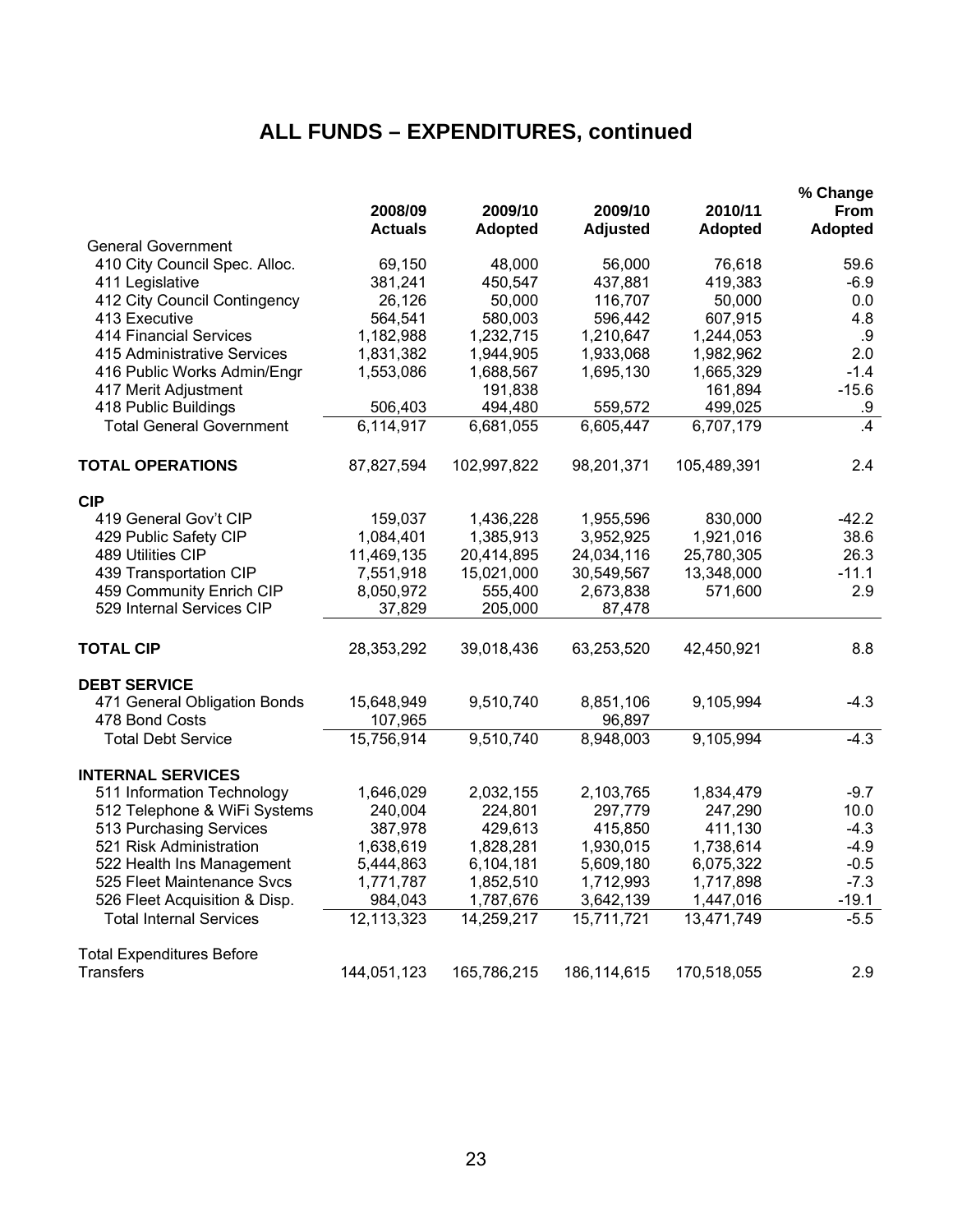### **ALL FUNDS – EXPENDITURES, continued**

|                                           | 2008/09<br><b>Actuals</b> | 2009/10<br><b>Adopted</b> | 2009/10<br><b>Adjusted</b> | 2010/11<br><b>Adopted</b> | % Change<br><b>From</b><br><b>Adopted</b> |
|-------------------------------------------|---------------------------|---------------------------|----------------------------|---------------------------|-------------------------------------------|
| <b>TRANSFERS</b>                          |                           |                           |                            |                           |                                           |
| 598 Transfers                             | 12,265,714                | 13,093,276                | 12,632,089                 | 11,711,869                | $-10.6$                                   |
| 531 Hotel/Motel Pass Thru                 | 1,301,054                 | 1,028,571                 | 1,028,571                  | 1,050,000                 | 2.1                                       |
| <b>Total Transfers</b>                    | 13,566,768                | 14,121,847                | 13,660,660                 | 12,761,869                | $-9.6$                                    |
| <b>GRAND TOTAL</b><br><b>EXPENDITURES</b> | 157,617,891               | 179,908,062               | 199,775,275                | 183,279,924               | 1.9                                       |

### **WHERE THE MONEY IS SPENT... 2010/11 ADOPTED**



Excluding Transfers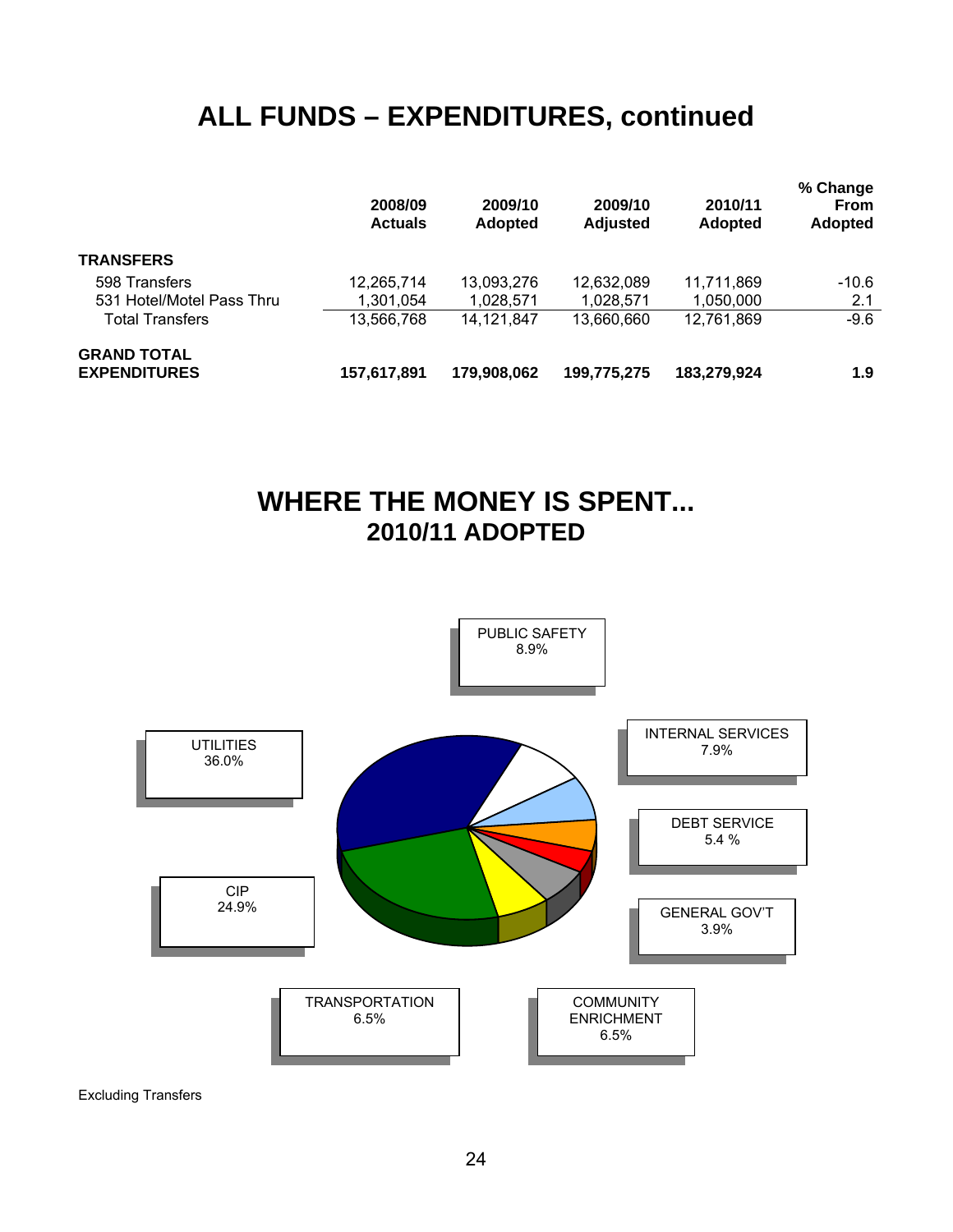# **ALL FUNDS - EXPENDITURES BY CATEGORY**

|                                           | 2008/09<br><b>Actuals</b> | 2009/10<br><b>Adopted</b> | 2009/10<br>Adjusted | 2010/11<br><b>Adopted</b> | % Change<br><b>From</b><br><b>Adopted</b> |
|-------------------------------------------|---------------------------|---------------------------|---------------------|---------------------------|-------------------------------------------|
| <b>Personal Services</b>                  | 42,678,391                | 46,135,546                | 45,362,817          | 47,891,066                | 3.8                                       |
| Contractual                               | 35,243,843                | 38,140,562                | 40,320,303          | 40,597,616                | 6.4                                       |
| Commodities                               | 19,916,731                | 24,892,800                | 19,801,879          | 23,207,936                | $-6.8$                                    |
| Capital                                   | 25,504,478                | 41,464,467                | 66,588,298          | 44,043,852                | 6.2                                       |
| Debt                                      | 15,756,914                | 9,510,740                 | 8,948,003           | 9,105,994                 | $-4.3$                                    |
| Other (Refunds,<br>Insurance Claims, etc. | 4,950,766                 | 5,642,100                 | 5,093,315           | 5,671,591                 | .5                                        |
| <b>Transfers</b>                          | 13,566,768                | 14, 121, 847              | 13,660,660          | 12,761,869                | $-9.6$                                    |
| <b>Total Expenditures</b>                 | 157,617,891               | 179,908,062               | 199,775,275         | 183,279,924               | 1.9                                       |

**BREAKDOWN BY MAJOR EXPENSE CATEGORY 2010/11 ADOPTED** 



Excluding Transfers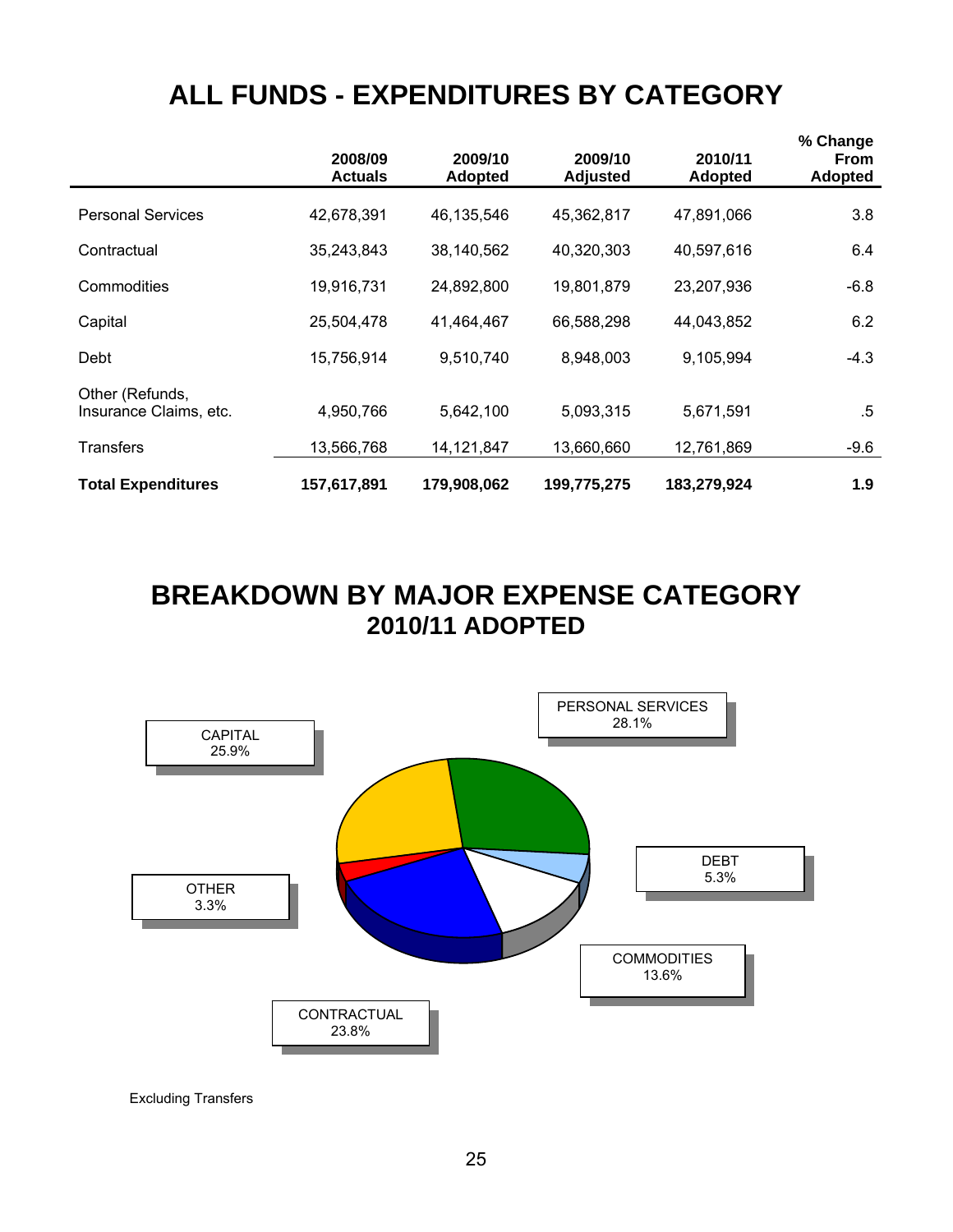#### **ELECTRIC RATE COMPARISON**

**For Rates in Effect January 2008** 

By Ames Municipal Electric System

#### **RESIDENTIAL RATE COMPARISON**

|                            | <b>250 kWh</b> | % *    | 500 kWh     | $%$ *  | 750 kWh |        | $%$ *  | 1.000 kWh |        | $%$ *  |
|----------------------------|----------------|--------|-------------|--------|---------|--------|--------|-----------|--------|--------|
| <b>SUMMER</b>              |                |        |             |        |         |        |        |           |        |        |
| <b>Ames Electric Sycs.</b> | \$<br>27.40    | $-39%$ | \$<br>50.74 | $-30%$ | \$      | 73.47  | $-25%$ | \$        | 96.19  | $-24%$ |
| <b>Alliant Energy</b>      | 39.62          |        | 68.67       |        |         | 92.91  |        |           | 124.66 |        |
| <b>MidAmerican Energy</b>  | 29.57          |        | 50.65       |        |         | 71.72  |        |           | 92.79  |        |
| <b>Consumers Energy</b>    | 63.75          |        | 97.00       |        |         | 130.25 |        |           | 163.50 |        |
| Midland Power Coop         | 46.50          |        | 73.00       |        |         | 99.50  |        |           | 126.00 |        |
| <b>WINTER</b>              |                |        |             |        |         |        |        |           |        |        |
| <b>Ames Electric Svcs.</b> | 25.08          | $-42%$ | 45.36       | $-35%$ |         | 63.94  | $-33%$ |           | 82.51  | $-31%$ |
| <b>Alliant Energy</b>      | 35.00          |        | 59.43       |        |         | 79.66  |        |           | 99.90  |        |
| <b>MidAmerican Energy</b>  | 28.95          |        | 49.40       |        |         | 69.84  |        |           | 90.29  |        |
| <b>Consumers Energy</b>    | 63.75          |        | 97.00       |        |         | 130.25 |        |           | 163.50 |        |
| Midland Power Coop         | 46.50          |        | 73.00       |        |         | 99.50  |        |           | 126.00 |        |

#### **COMMERCIAL/GENERAL SERVICE/INDUSTRIAL RATE COMPARISON**

|                            |              |        | 10.000 kWh   |       | 12,500 kWh     |     |               |        |  |
|----------------------------|--------------|--------|--------------|-------|----------------|-----|---------------|--------|--|
|                            | 7.500 kWh    | $%$ *  | 40KW         | $%$ * | <b>50KW</b>    | %*  | <b>100 KW</b> | $%$ *  |  |
| <b>SUMMER</b>              |              |        |              |       |                |     |               |        |  |
| <b>Ames Electric Svcs.</b> | \$<br>687.45 | $-10%$ | \$<br>898.20 | -4%   | 1.119.85<br>S. | -4% | \$2.450.60    | -7%    |  |
| <b>Alliant Energy</b>      | 778.88       |        | 1.047.92     |       | 1.309.90       |     | 2.793.96      |        |  |
| MidAmerican Energy         | 652.33       |        | 835.88       |       | 1.019.43       |     | 2.304.28      |        |  |
| <b>Consumers Energy</b>    | 800.80       |        | 1.097.60     |       | 1.352.40       |     | 3.136.00      |        |  |
| Midland Power Coop         | 815.00       |        | 780.00       |       | 975.00         |     | 2.340.00      |        |  |
| <b>WINTER</b>              |              |        |              |       |                |     |               |        |  |
| <b>Ames Electric Svcs.</b> | \$663.26     | $-22%$ | \$<br>786.08 | $-7%$ | \$<br>972.25   | -7% | \$2.150.40    | $-10%$ |  |
| <b>Alliant Energy</b>      | 601.45       |        | 737.36       |       | 921.70         |     | 1.980.08      |        |  |
| <b>MidAmerican Energy</b>  | 608.53       |        | 773.08       |       | 937.63         |     | 2.089.48      |        |  |
| <b>Consumers Energy</b>    | 800.80       |        | 1.097.60     |       | 1.352.40       |     | 3.136.00      |        |  |
| Midland Power Coop         | 815.00       |        | 780.00       |       | 975.00         |     | 2,340.00      |        |  |

**\* % indicates difference in A.M.E.S. rates compared to average of other four utilities.** 

NOTE: Some utilities also offer optional rates for electric heat, time-of-use, etc.

#### **ENERGY COST ADJUSTMENT FOR 2008 RATE COMPARISON SUMMER RATE PERIOD**

| Ames Electric Svcs.<br><b>Alliant Energy</b><br>MidAmerican Energy<br>Consumers Energy<br>Midland Power Coop | Residential<br>\$0.01530<br>0.01570<br>N/A<br>0.00000<br>0.00541 | Commercial<br>\$0.01530<br>0.01570<br>N/A<br>0.00000<br>N/A | Industrial<br>\$0.01530<br>0.01570<br>N/A<br>0.00000<br>N/A | Ames Electric Sycs.<br><b>Alliant Energy</b><br>MidAmerican Energy<br><b>Consumers Energy</b><br>Midland Power Coop | June, July, Aug, Sep<br>June 16 - Sep 15<br>June, July, Aug, Sep<br>N/A<br>N/A |
|--------------------------------------------------------------------------------------------------------------|------------------------------------------------------------------|-------------------------------------------------------------|-------------------------------------------------------------|---------------------------------------------------------------------------------------------------------------------|--------------------------------------------------------------------------------|
|--------------------------------------------------------------------------------------------------------------|------------------------------------------------------------------|-------------------------------------------------------------|-------------------------------------------------------------|---------------------------------------------------------------------------------------------------------------------|--------------------------------------------------------------------------------|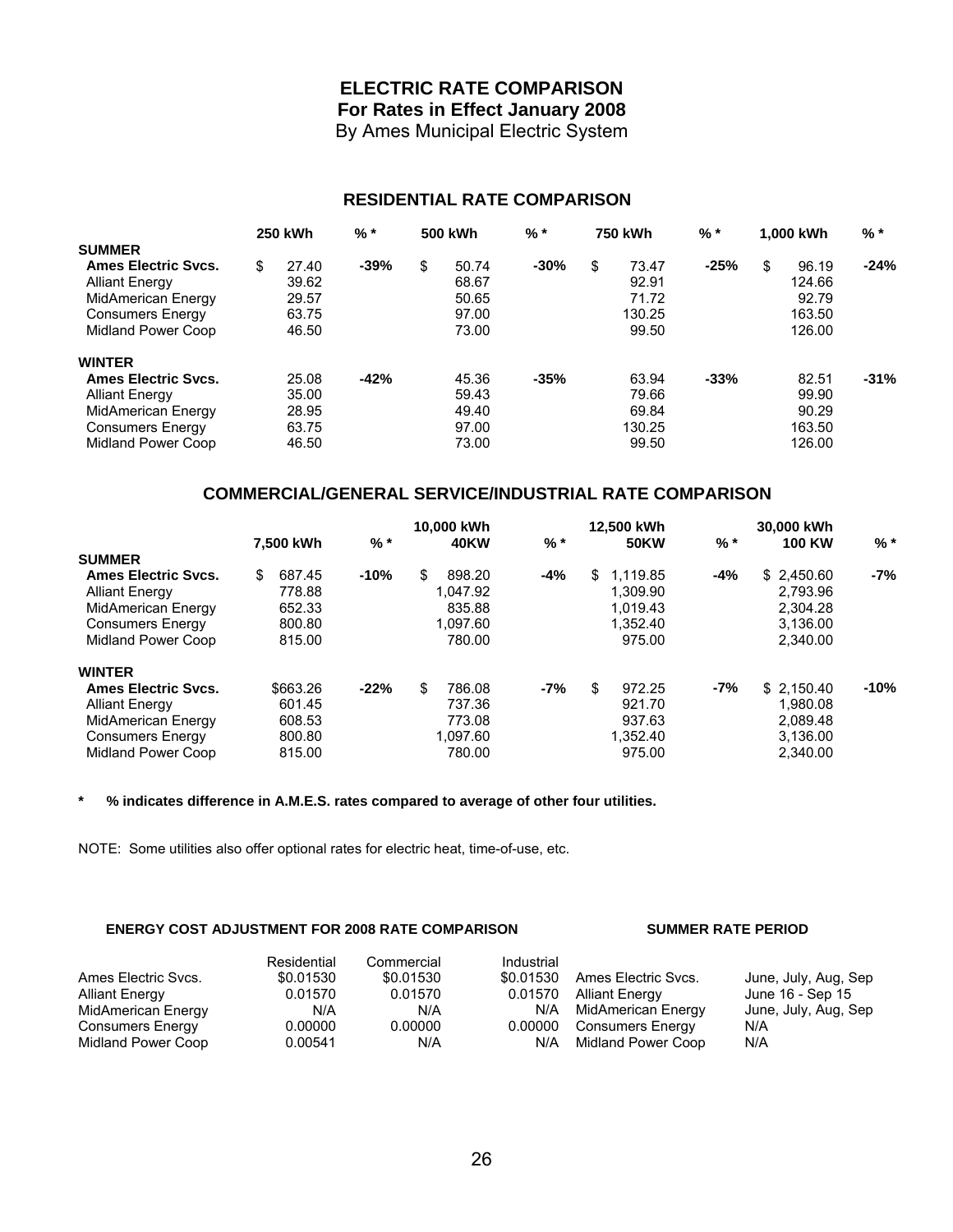#### **RESIDENTIAL WATER RATE COMPARISON**

Iowa Cities of 10,000 and Over Population Rates as of September 2009

#### *With Softening*

|               | <b>Population</b> |                |             |             |             |           |             |
|---------------|-------------------|----------------|-------------|-------------|-------------|-----------|-------------|
|               | <b>Served</b>     | <b>Minimum</b> | 600 cf      | $1,000$ cf  | 10,000 cf   | 50,000 cf | 100,000 cf  |
| Ames          | 50,731            | 8.05<br>S      | 17.47<br>\$ | 23.75<br>\$ | 165.05<br>S | 914<br>S  | 1,828<br>\$ |
| Ankeny        | 36.116            | 5.62           | 17.50       | 28.10       | 285.15      | 1,422     | 2,856       |
| <b>Boone</b>  | 12,803            | 7.37           | 22.97       | 35.45       | 461.19      | 2,326     | 4,657       |
| Cedar Rapids  | 125,000           | 7.60           | 17.32       | 23.80       | 173.86      | 807       | 1,585       |
| Iowa City     | 62,380            | 6.41           | 21.36       | 33.32       | 243.62      | 1.104     | 2,179       |
| Marshalltown  | 26.009            | 5.15           | 13.67       | 19.35       | 133.35      | 538       | 1.054       |
| <b>Newton</b> | 15.579            | 7.62           | 13.34       | 19.06       | 117.36      | 550       | 1.079       |
| W. Des Moines | 54.726            | 3.00           | 21.45       | 33.75       | 310.50      | 1.544     | 3,087       |
| Ames Rank     |                   |                |             |             |             |           |             |
| Among 21      |                   | 7              |             | 11<br>14    | 17          | 10        | 10          |

#### *With Other Treatment*

|                       | <b>Population</b> |                |             |             |              |           |             |
|-----------------------|-------------------|----------------|-------------|-------------|--------------|-----------|-------------|
|                       | <b>Served</b>     | <b>Minimum</b> | 600 cf      | $1,000$ cf  | 10,000 cf    | 50,000 cf | 100,000 cf  |
| Cedar Falls           | 35,000            | \$<br>7.90     | \$<br>12.40 | \$<br>15.40 | \$<br>68.00  | \$<br>293 | \$<br>570   |
| Fort Dodge            | 28,047            | 9.41           | 16.42       | 24.82       | 174.22       | 739       | 1,365       |
| Marion                | 32.800            | 6.42           | 9.84        | 14.40       | 114.99       | 522       | 1.024       |
| Sioux City            | 85,000            | 8.23           | 18.27       | 28.31       | 261.90       | 934       | 1,710       |
| Ames Rank<br>Among 33 |                   | 12             | 17          | 21          | 25           | 16        | 15          |
|                       |                   |                |             |             |              |           |             |
| Range                 |                   | \$<br>0.00     | \$<br>7.86  | \$<br>11.98 | \$<br>65.55  | \$<br>285 | \$<br>526   |
|                       | to                | 13.56          | 31.72       | 46.58       | 461.19       | 2,326     | 4,657       |
| Median Rate           |                   | \$<br>7.60     | \$<br>17.47 | \$<br>24.82 | \$<br>199.70 | \$<br>850 | \$<br>1,684 |
| Ames, % of Median     |                   | 105.9          | 100.0       | 95.7        | 94.7         | 107.5     | 108.6       |

#### **RESIDENTIAL SEWER SERVICE CHARGE COMPARISON**

Iowa Cities of 10,000 and Over Population Rates as of September 2009

|                     | <b>Population</b> |                |    |             |             |              |             |             |
|---------------------|-------------------|----------------|----|-------------|-------------|--------------|-------------|-------------|
|                     | <b>Served</b>     | <b>Minimum</b> |    | 600 cf      | 1,000 cf    | 10,000 cf    | 50,000 cf   | 100,000 cf  |
| Ames                | 50,731            | \$<br>6.55     |    | \$<br>16.63 | \$<br>23.35 | \$<br>174.55 | \$<br>847   | \$<br>1,687 |
| Ankeny              | 36,116            | 11.91          |    | 31.67       | 44.84       | 356.00       | 1,727       | 3,468       |
| Boone               | 12,803            | 3.00           |    | 45.42       | 73.70       | 710.00       | 3,538       | 7,073       |
| <b>Cedar Falls</b>  | 35,000            | 13.05          |    | 19.53       | 26.01       | 171.81       | 820         | 1,630       |
| Cedar Rapids        | 125,000           | 13.98          |    | 19.98       | 25.98       | 160.98       | 761         | 1,511       |
| Fort Dodge          | 28,047            | 12.65          |    | 16.33       | 23.68       | 189.05       | 924         | 1,843       |
| Iowa City           | 62,380            | 8.15           |    | 28.10       | 44.06       | 403.16       | 1,999       | 3,994       |
| <b>Marshalltown</b> | 26,009            | 10.27          |    | 20.83       | 27.87       | 186.27       | 890         | 1,770       |
| <b>Newton</b>       | 15,579            | 7.24           |    | 16.52       | 25.80       | 234.60       | 1,163       | 2,323       |
| Sioux City          | 85,000            | 9.03           |    | 22.57       | 36.11       | 346.00       | 1,719       | 3,434       |
| W. Des Moines       | 54,726            | 2.50           |    | 20.95       | 33.25       | 310.00       | 1,540       | 3,078       |
| Ames Rank           |                   |                |    |             |             |              |             |             |
| Among 35            |                   |                | 22 | 23          | 29          | 27           | 27          | 27          |
|                     |                   |                |    |             |             |              |             |             |
| Range               |                   | \$<br>1.92     |    | \$<br>11.08 | \$<br>15.13 | \$<br>106.25 | \$<br>511   | \$<br>1,018 |
|                     | to                | 19.00          |    | 45.42       | 73.70       | 710.00       | 3,538       | 7,073       |
| <b>Median Rate</b>  |                   | \$<br>8.15     |    | \$<br>19.98 | \$<br>27.70 | \$<br>234.60 | \$<br>1,145 | \$<br>2,286 |
| Ames, % of Median   |                   | 80.4           |    | 83.2        | 84.3        | 74.4         | 74.0        | 73.8        |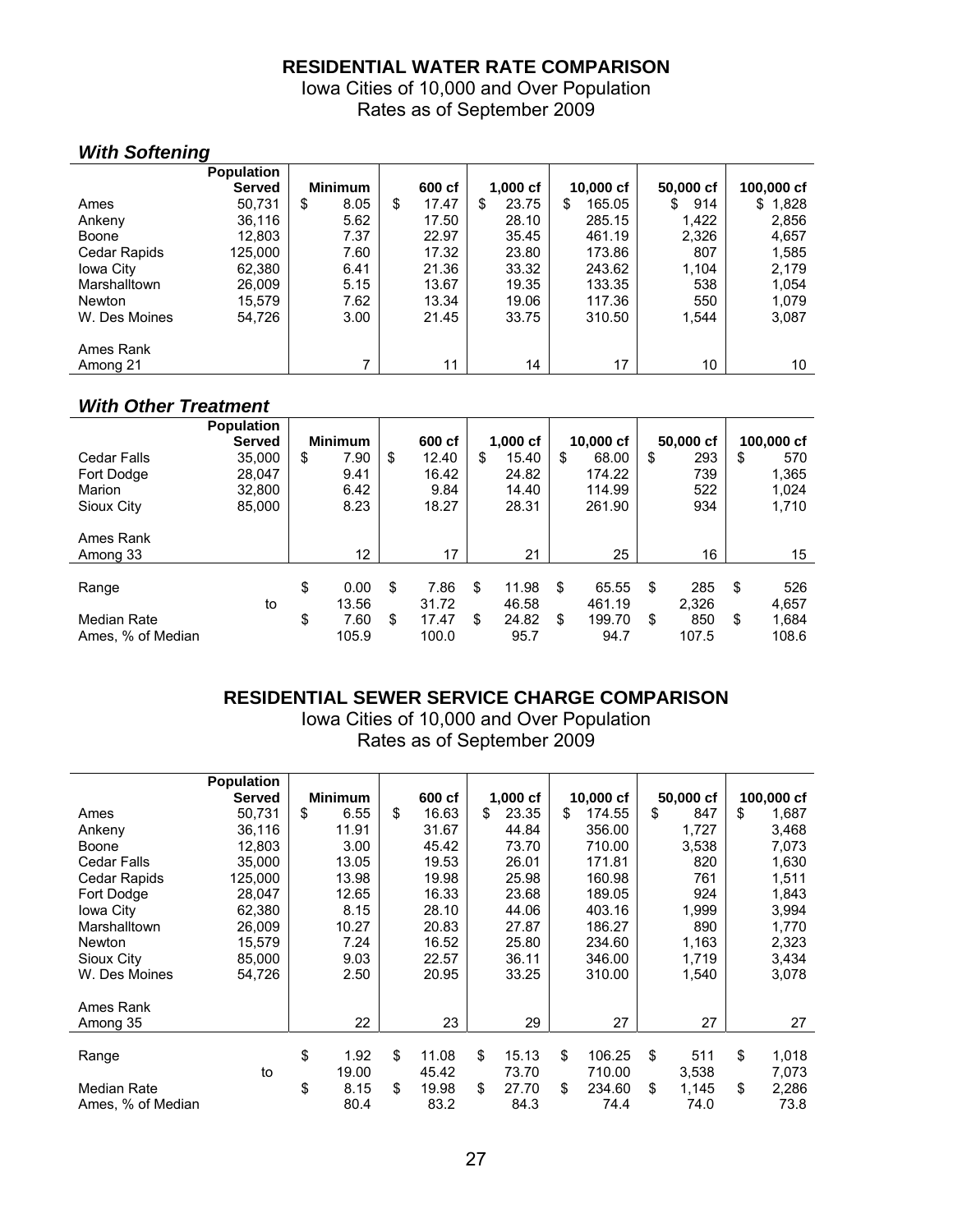### **CITY OF AMES, IOWA ORGANIZATIONAL CHART**

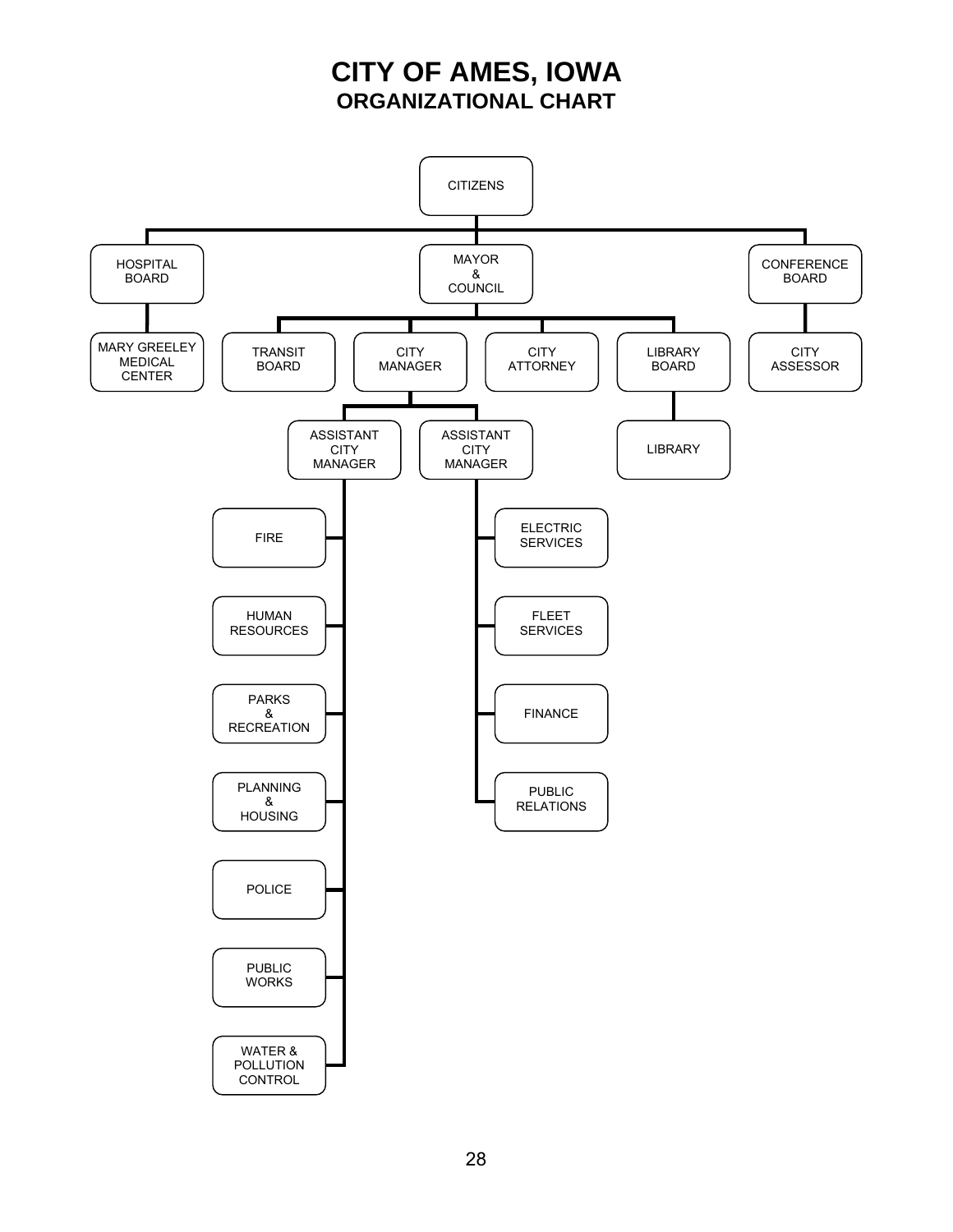# **AMES CITY COUNCIL APPOINTEES**

| <b>Name</b>            | Title         | <b>Phone Number</b> |
|------------------------|---------------|---------------------|
| <b>Steve Schainker</b> | City Manager  | 515-239-5101        |
| Doug Marek             | City Attorney | 515-239-5146        |

# **CITY OF AMES, IOWA, DEPARTMENT HEADS**

| <b>Name</b>             | <b>Department</b>                    | <b>Phone Number</b> |
|-------------------------|--------------------------------------|---------------------|
| Donald Kom              | Electric                             | 515-239-5171        |
| Duane Pitcher           | Finance                              | 515-239-5113        |
| <b>Clint Petersen</b>   | Fire                                 | 515-239-5414        |
| Paul Hinderaker         | <b>Fleet Services/Facilities</b>     | 515-239-5520        |
| Julie Huisman           | <b>Human Resources</b>               | 515-239-5199        |
| <b>Art Weeks</b>        | Library                              | 515-239-5630        |
| <b>Nancy Carroll</b>    | <b>Parks and Recreation</b>          | 515-239-5350        |
| <b>Steve Osguthorpe</b> | Planning & Housing                   | 515-239-5400        |
| <b>Chuck Cychosz</b>    | Police                               | 515-239-5130        |
| John Joiner             | <b>Public Works</b>                  | 515-239-5162        |
| Sheri Kyras             | Transportation - CyRide              | 515-239-5563        |
| John Dunn               | <b>Water &amp; Pollution Control</b> | 515-239-5150        |